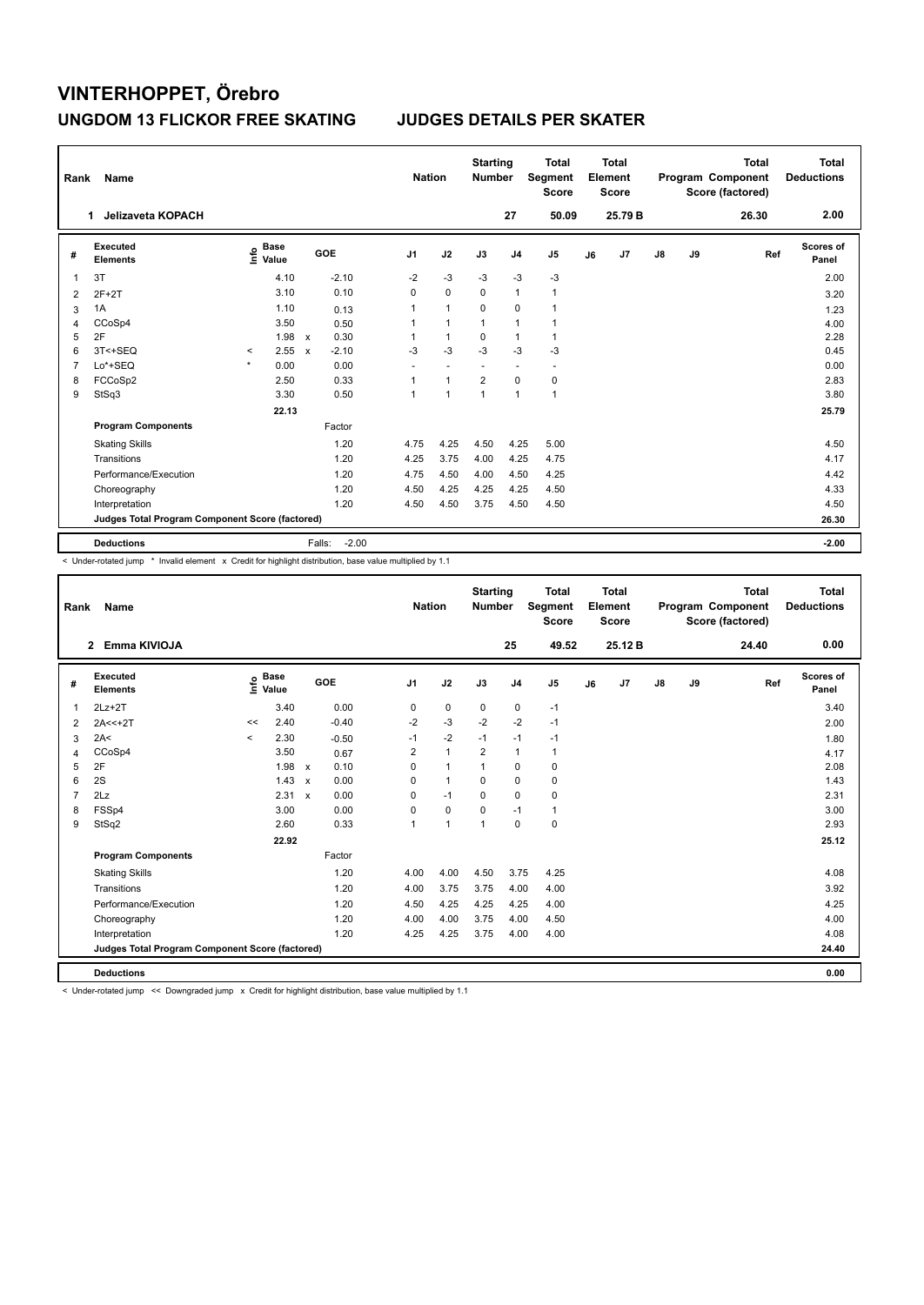| Rank | Name                                            |   |                                  |                           |                   | <b>Nation</b> |                | <b>Starting</b><br><b>Number</b> |                | <b>Total</b><br>Segment<br><b>Score</b> |    | <b>Total</b><br>Element<br><b>Score</b> |               |    | <b>Total</b><br>Program Component<br>Score (factored) | Total<br><b>Deductions</b> |
|------|-------------------------------------------------|---|----------------------------------|---------------------------|-------------------|---------------|----------------|----------------------------------|----------------|-----------------------------------------|----|-----------------------------------------|---------------|----|-------------------------------------------------------|----------------------------|
|      | <b>Maggie HILLS</b><br>3                        |   |                                  |                           |                   |               |                |                                  | 26             | 48.90                                   |    | 26.50 B                                 |               |    | 23.40                                                 | 1.00                       |
| #    | Executed<br><b>Elements</b>                     |   | <b>Base</b><br>e Base<br>⊆ Value |                           | GOE               | J1            | J2             | J3                               | J <sub>4</sub> | J <sub>5</sub>                          | J6 | J7                                      | $\mathsf{J}8$ | J9 | Ref                                                   | <b>Scores of</b><br>Panel  |
|      | 2A                                              |   | 3.30                             |                           | $-1.50$           | $-3$          | $-3$           | $-3$                             | $-3$           | $-3$                                    |    |                                         |               |    |                                                       | 1.80                       |
| 2    | 2Lz                                             |   | 2.10                             |                           | 0.30              | 1             | $\mathbf{1}$   | 1                                | $\overline{1}$ | $\mathbf{1}$                            |    |                                         |               |    |                                                       | 2.40                       |
| 3    | 2F                                              | e | 1.80                             |                           | 0.10              | 0             | $\overline{2}$ | $\mathbf{1}$                     | $-1$           | $\pmb{0}$                               |    |                                         |               |    |                                                       | 1.90                       |
| 4    | $2A+2T$                                         |   | 4.60                             |                           | 0.00              | 0             | $\mathbf 0$    | $\mathbf 0$                      | $\mathbf 0$    | $\pmb{0}$                               |    |                                         |               |    |                                                       | 4.60                       |
| 5    | FSSp3                                           |   | 2.60                             |                           | 0.17              | 0             | 0              | $\mathbf{1}$                     | $\Omega$       | $\mathbf{1}$                            |    |                                         |               |    |                                                       | 2.77                       |
| 6    | $2Lz+1T$                                        |   | 2.75                             | $\mathbf x$               | $-0.60$           | $-2$          | $-2$           | $-2$                             | $-1$           | $-2$                                    |    |                                         |               |    |                                                       | 2.15                       |
| 7    | CCoSp2                                          |   | 2.50                             |                           | 0.00              | 0             | $\Omega$       | $\Omega$                         | $\Omega$       | $\mathbf{1}$                            |    |                                         |               |    |                                                       | 2.50                       |
| 8    | StSq2                                           |   | 2.60                             |                           | $-0.20$           | 0             | 0              | $-1$                             | $-1$           | $-1$                                    |    |                                         |               |    |                                                       | 2.40                       |
| 9    | 2F                                              |   | 1.98                             | $\boldsymbol{\mathsf{x}}$ | 0.00              | 1             | 0              | $\mathbf 0$                      | $\mathbf 0$    | $\pmb{0}$                               |    |                                         |               |    |                                                       | 1.98                       |
|      |                                                 |   | 24.23                            |                           |                   |               |                |                                  |                |                                         |    |                                         |               |    |                                                       | 26.50                      |
|      | <b>Program Components</b>                       |   |                                  |                           | Factor            |               |                |                                  |                |                                         |    |                                         |               |    |                                                       |                            |
|      | <b>Skating Skills</b>                           |   |                                  |                           | 1.20              | 3.75          | 3.75           | 4.00                             | 3.75           | 3.50                                    |    |                                         |               |    |                                                       | 3.75                       |
|      | Transitions                                     |   |                                  |                           | 1.20              | 3.75          | 3.75           | 3.75                             | 4.00           | 3.25                                    |    |                                         |               |    |                                                       | 3.75                       |
|      | Performance/Execution                           |   |                                  |                           | 1.20              | 4.25          | 4.25           | 4.25                             | 4.00           | 3.75                                    |    |                                         |               |    |                                                       | 4.17                       |
|      | Choreography                                    |   |                                  |                           | 1.20              | 4.00          | 4.00           | 4.25                             | 4.00           | 3.25                                    |    |                                         |               |    |                                                       | 4.00                       |
|      | Interpretation                                  |   |                                  |                           | 1.20              | 4.00          | 3.75           | 4.00                             | 3.75           | 3.50                                    |    |                                         |               |    |                                                       | 3.83                       |
|      | Judges Total Program Component Score (factored) |   |                                  |                           |                   |               |                |                                  |                |                                         |    |                                         |               |    |                                                       | 23.40                      |
|      | <b>Deductions</b>                               |   |                                  |                           | Falls:<br>$-1.00$ |               |                |                                  |                |                                         |    |                                         |               |    |                                                       | $-1.00$                    |

x Credit for highlight distribution, base value multiplied by 1.1 e Jump take off with wrong edge

| Rank           | <b>Name</b>                                     |         |                                  |                           |         | <b>Nation</b>  |                | <b>Starting</b><br><b>Number</b> |                | <b>Total</b><br>Segment<br><b>Score</b> |    | <b>Total</b><br>Element<br><b>Score</b> |               |    | <b>Total</b><br>Program Component<br>Score (factored) | <b>Total</b><br><b>Deductions</b> |
|----------------|-------------------------------------------------|---------|----------------------------------|---------------------------|---------|----------------|----------------|----------------------------------|----------------|-----------------------------------------|----|-----------------------------------------|---------------|----|-------------------------------------------------------|-----------------------------------|
|                | Smilla SZALKAI<br>4                             |         |                                  |                           |         |                |                |                                  | 23             | 47.41                                   |    | 26.71 B                                 |               |    | 23.70                                                 | 3.00                              |
| #              | Executed<br><b>Elements</b>                     |         | <b>Base</b><br>e Base<br>⊆ Value |                           | GOE     | J <sub>1</sub> | J2             | J3                               | J <sub>4</sub> | J <sub>5</sub>                          | J6 | J7                                      | $\mathsf{J}8$ | J9 | Ref                                                   | Scores of<br>Panel                |
| $\mathbf 1$    | 2F                                              |         | 1.80                             |                           | 0.00    | 0              | $\mathbf 0$    | $\mathbf 0$                      | $\mathbf 0$    | $\mathbf 0$                             |    |                                         |               |    |                                                       | 1.80                              |
| 2              | 3T<                                             | $\,<\,$ | 2.90                             |                           | $-2.10$ | -3             | $-3$           | $-3$                             | $-3$           | $-2$                                    |    |                                         |               |    |                                                       | 0.80                              |
| 3              | FSSp4                                           |         | 3.00                             |                           | 0.17    | 0              | $\mathbf 0$    | 0                                | $\mathbf{1}$   | $\mathbf{1}$                            |    |                                         |               |    |                                                       | 3.17                              |
| 4              | 2A<                                             | $\prec$ | 2.30                             |                           | $-1.50$ | -3             | $-3$           | $-3$                             | $-3$           | $-3$                                    |    |                                         |               |    |                                                       | 0.80                              |
| 5              | 2Lo                                             |         | 1.80                             |                           | 0.00    | 0              | $\pmb{0}$      | $\mathbf 0$                      | $\mathbf 0$    | 0                                       |    |                                         |               |    |                                                       | 1.80                              |
| 6              | $2Lz+2Lo$                                       |         | 4.29                             | $\mathbf{x}$              | $-0.90$ | -3             | $-3$           | -3                               | $-3$           | $-3$                                    |    |                                         |               |    |                                                       | 3.39                              |
| $\overline{7}$ | $2A < +SEQ$                                     | $\prec$ | 2.02                             | $\boldsymbol{\mathsf{x}}$ | $-1.50$ | $-3$           | $-3$           | $-3$                             | $-3$           | $-3$                                    |    |                                         |               |    |                                                       | 0.52                              |
| 8              | StSq2                                           |         | 2.60                             |                           | 0.33    |                | $\mathbf{1}$   | 0                                | $\mathbf{1}$   | 0                                       |    |                                         |               |    |                                                       | 2.93                              |
| 9              | CCoSp4                                          |         | 3.50                             |                           | 1.00    | $\overline{2}$ | $\overline{2}$ | $\overline{2}$                   | $\overline{2}$ | $\overline{2}$                          |    |                                         |               |    |                                                       | 4.50                              |
|                |                                                 |         | 24.21                            |                           |         |                |                |                                  |                |                                         |    |                                         |               |    |                                                       | 26.71                             |
|                | <b>Program Components</b>                       |         |                                  |                           | Factor  |                |                |                                  |                |                                         |    |                                         |               |    |                                                       |                                   |
|                | <b>Skating Skills</b>                           |         |                                  |                           | 1.20    | 4.25           | 4.25           | 4.00                             | 4.50           | 4.25                                    |    |                                         |               |    |                                                       | 4.25                              |
|                | Transitions                                     |         |                                  |                           | 1.20    | 4.00           | 3.75           | 3.75                             | 4.25           | 2.75                                    |    |                                         |               |    |                                                       | 3.83                              |
|                | Performance/Execution                           |         |                                  |                           | 1.20    | 4.25           | 4.00           | 3.75                             | 3.50           | 3.00                                    |    |                                         |               |    |                                                       | 3.75                              |
|                | Choreography                                    |         |                                  |                           | 1.20    | 4.00           | 4.00           | 3.50                             | 4.50           | 3.00                                    |    |                                         |               |    |                                                       | 3.83                              |
|                | Interpretation                                  |         |                                  |                           | 1.20    | 4.50           | 4.25           | 3.50                             | 4.50           | 3.25                                    |    |                                         |               |    |                                                       | 4.08                              |
|                | Judges Total Program Component Score (factored) |         |                                  |                           |         |                |                |                                  |                |                                         |    |                                         |               |    |                                                       | 23.70                             |
|                | <b>Deductions</b>                               |         |                                  | Falls:                    | $-3.00$ |                |                |                                  |                |                                         |    |                                         |               |    |                                                       | $-3.00$                           |

< Under-rotated jump x Credit for highlight distribution, base value multiplied by 1.1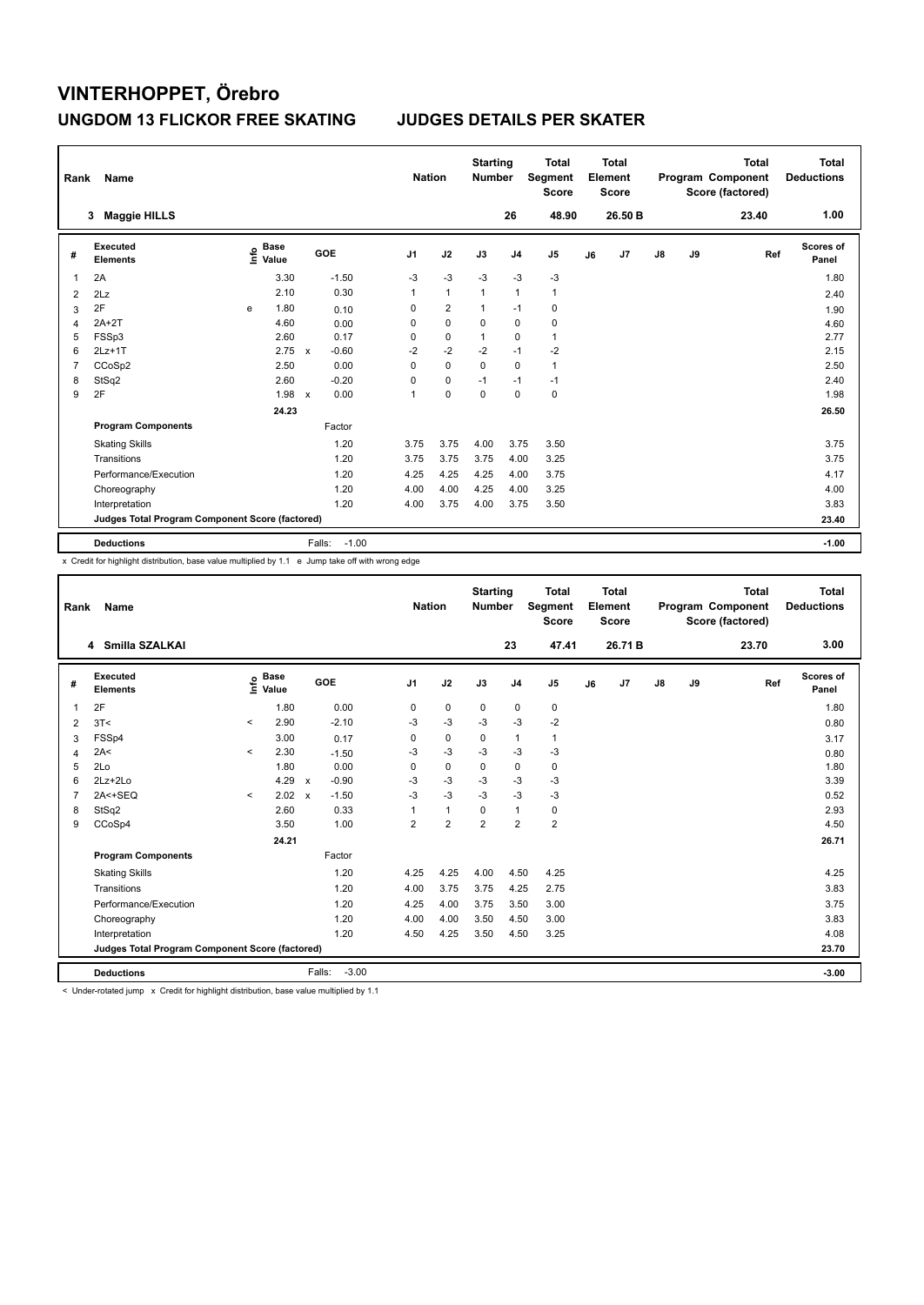| Rank           | Name                                            |                                  |                           |        |                | <b>Nation</b>  | <b>Starting</b><br><b>Number</b> |                | <b>Total</b><br>Segment<br><b>Score</b> |    | <b>Total</b><br>Element<br><b>Score</b> |    |    | <b>Total</b><br>Program Component<br>Score (factored) | <b>Total</b><br><b>Deductions</b> |
|----------------|-------------------------------------------------|----------------------------------|---------------------------|--------|----------------|----------------|----------------------------------|----------------|-----------------------------------------|----|-----------------------------------------|----|----|-------------------------------------------------------|-----------------------------------|
|                | 5 Alessia HÄGG                                  |                                  |                           |        |                |                |                                  | 22             | 44.86                                   |    | 22.56                                   |    |    | 22.30                                                 | 0.00                              |
| #              | <b>Executed</b><br><b>Elements</b>              | <b>Base</b><br>e Base<br>⊆ Value |                           | GOE    | J <sub>1</sub> | J2             | J3                               | J <sub>4</sub> | J5                                      | J6 | J7                                      | J8 | J9 | Ref                                                   | <b>Scores of</b><br>Panel         |
| 1              | $2Lz+2T$                                        | 3.40                             |                           | 0.10   | 0              | $\mathbf 0$    | $\mathbf 0$                      | $\overline{1}$ | $\mathbf{1}$                            |    |                                         |    |    |                                                       | 3.50                              |
| 2              | 1F                                              | 0.50                             |                           | 0.00   | 0              | $-1$           | 0                                | 0              | 0                                       |    |                                         |    |    |                                                       | 0.50                              |
| 3              | 1A                                              | 1.10                             |                           | 0.00   | 0              | $\mathbf 0$    | 1                                | $\mathbf 0$    | $\pmb{0}$                               |    |                                         |    |    |                                                       | 1.10                              |
| $\overline{4}$ | 2Lo                                             | 1.80                             |                           | 0.00   | 0              | $\mathbf 0$    | $\mathbf 0$                      | $\mathbf 0$    | $\pmb{0}$                               |    |                                         |    |    |                                                       | 1.80                              |
| 5              | FCCoSp3                                         | 3.00                             |                           | 0.17   | 0              | $\mathbf 0$    | 1                                | 0              | 1                                       |    |                                         |    |    |                                                       | 3.17                              |
| 6              | StSq2                                           | 2.60                             |                           | 0.17   | 0              | $\mathbf 0$    | 0                                | $\mathbf{1}$   | $\mathbf 1$                             |    |                                         |    |    |                                                       | 2.77                              |
| 7              | $2Lz+2T$                                        | 3.74                             | $\mathsf{x}$              | 0.00   | 0              | $\mathbf 0$    | $\mathbf 0$                      | $\mathbf 0$    | $\pmb{0}$                               |    |                                         |    |    |                                                       | 3.74                              |
| 8              | 2F                                              | 1.98                             | $\boldsymbol{\mathsf{x}}$ | 0.00   | 0              | $\pmb{0}$      | 0                                | 0              | 0                                       |    |                                         |    |    |                                                       | 1.98                              |
| 9              | CCoSp4                                          | 3.50                             |                           | 0.50   | 1              | $\overline{2}$ | $\overline{1}$                   | $\overline{1}$ | $\mathbf{1}$                            |    |                                         |    |    |                                                       | 4.00                              |
|                |                                                 | 21.62                            |                           |        |                |                |                                  |                |                                         |    |                                         |    |    |                                                       | 22.56                             |
|                | <b>Program Components</b>                       |                                  |                           | Factor |                |                |                                  |                |                                         |    |                                         |    |    |                                                       |                                   |
|                | <b>Skating Skills</b>                           |                                  |                           | 1.20   | 4.00           | 4.00           | 3.75                             | 3.75           | 4.00                                    |    |                                         |    |    |                                                       | 3.92                              |
|                | Transitions                                     |                                  |                           | 1.20   | 3.75           | 4.00           | 3.75                             | 3.75           | 3.25                                    |    |                                         |    |    |                                                       | 3.75                              |
|                | Performance/Execution                           |                                  |                           | 1.20   | 4.00           | 3.75           | 3.75                             | 3.75           | 3.00                                    |    |                                         |    |    |                                                       | 3.75                              |
|                | Choreography                                    |                                  |                           | 1.20   | 3.75           | 3.75           | 3.50                             | 4.00           | 3.00                                    |    |                                         |    |    |                                                       | 3.67                              |
|                | Interpretation                                  |                                  |                           | 1.20   | 4.00           | 3.50           | 3.50                             | 3.50           | 2.75                                    |    |                                         |    |    |                                                       | 3.50                              |
|                | Judges Total Program Component Score (factored) |                                  |                           |        |                |                |                                  |                |                                         |    |                                         |    |    |                                                       | 22.30                             |
|                | <b>Deductions</b>                               |                                  |                           |        |                |                |                                  |                |                                         |    |                                         |    |    |                                                       | 0.00                              |

x Credit for highlight distribution, base value multiplied by 1.1

| Rank           | <b>Name</b>                                     |    |                                  |              |         | <b>Nation</b>  |              | <b>Starting</b><br><b>Number</b> |                | <b>Total</b><br>Segment<br><b>Score</b> |    | Total<br>Element<br><b>Score</b> |               |    | <b>Total</b><br>Program Component<br>Score (factored) | Total<br><b>Deductions</b> |
|----------------|-------------------------------------------------|----|----------------------------------|--------------|---------|----------------|--------------|----------------------------------|----------------|-----------------------------------------|----|----------------------------------|---------------|----|-------------------------------------------------------|----------------------------|
|                | <b>Wilma LIND</b><br>6                          |    |                                  |              |         |                |              |                                  | 24             | 43.33                                   |    | 22.03                            |               |    | 22.30                                                 | 1.00                       |
| #              | Executed<br><b>Elements</b>                     |    | <b>Base</b><br>e Base<br>⊆ Value |              | GOE     | J <sub>1</sub> | J2           | J3                               | J <sub>4</sub> | J <sub>5</sub>                          | J6 | J7                               | $\mathsf{J}8$ | J9 | Ref                                                   | Scores of<br>Panel         |
| $\mathbf{1}$   | FCCoSp4                                         |    | 3.50                             |              | 0.33    | 0              | $\mathbf{1}$ | $\mathbf{1}$                     | $\mathbf 0$    | $\mathbf{1}$                            |    |                                  |               |    |                                                       | 3.83                       |
| 2              | 2Lz<<                                           | << | 0.60                             |              | $-0.30$ | $-3$           | $-3$         | $-3$                             | $-3$           | $-3$                                    |    |                                  |               |    |                                                       | 0.30                       |
| 3              | $2F+2T$                                         |    | 3.10                             |              | 0.00    | 0              | $\mathbf 0$  | 0                                | 1              | $\mathbf 0$                             |    |                                  |               |    |                                                       | 3.10                       |
| 4              | 2F                                              |    | 1.80                             |              | 0.00    |                | $\mathbf 0$  | $\Omega$                         | $\mathbf 0$    | $\mathbf 0$                             |    |                                  |               |    |                                                       | 1.80                       |
| 5              | StSq2                                           |    | 2.60                             |              | $-0.10$ | 0              | $-1$         | $\mathbf 0$                      | $\mathbf 0$    | $-1$                                    |    |                                  |               |    |                                                       | 2.50                       |
| 6              | 1A                                              |    | $1.21 \times$                    |              | 0.07    | $\Omega$       | $\mathbf{1}$ | $\Omega$                         | $\mathbf{1}$   | 0                                       |    |                                  |               |    |                                                       | 1.28                       |
| $\overline{7}$ | $2Lz+2T$                                        |    | 3.74                             | $\mathbf{x}$ | 0.00    | $\Omega$       | $\mathbf 0$  | $\Omega$                         | $\mathbf 0$    | $\mathbf 0$                             |    |                                  |               |    |                                                       | 3.74                       |
| 8              | CCoSp3                                          |    | 3.00                             |              | 0.50    |                | $\mathbf{1}$ | 0                                | $\mathbf{1}$   | 1                                       |    |                                  |               |    |                                                       | 3.50                       |
| 9              | 2Lo                                             |    | $1.98 \times$                    |              | 0.00    | 0              | $\mathbf 0$  | $\mathbf 0$                      | $\mathbf 0$    | $\mathbf 0$                             |    |                                  |               |    |                                                       | 1.98                       |
|                |                                                 |    | 21.53                            |              |         |                |              |                                  |                |                                         |    |                                  |               |    |                                                       | 22.03                      |
|                | <b>Program Components</b>                       |    |                                  |              | Factor  |                |              |                                  |                |                                         |    |                                  |               |    |                                                       |                            |
|                | <b>Skating Skills</b>                           |    |                                  |              | 1.20    | 4.00           | 4.00         | 4.00                             | 4.25           | 3.75                                    |    |                                  |               |    |                                                       | 4.00                       |
|                | Transitions                                     |    |                                  |              | 1.20    | 3.50           | 3.50         | 3.75                             | 4.00           | 3.50                                    |    |                                  |               |    |                                                       | 3.58                       |
|                | Performance/Execution                           |    |                                  |              | 1.20    | 4.25           | 3.75         | 3.75                             | 4.00           | 3.25                                    |    |                                  |               |    |                                                       | 3.83                       |
|                | Choreography                                    |    |                                  |              | 1.20    | 3.50           | 3.50         | 3.75                             | 4.25           | 3.50                                    |    |                                  |               |    |                                                       | 3.58                       |
|                | Interpretation                                  |    |                                  |              | 1.20    | 4.00           | 3.75         | 3.50                             | 3.25           | 3.50                                    |    |                                  |               |    |                                                       | 3.58                       |
|                | Judges Total Program Component Score (factored) |    |                                  |              |         |                |              |                                  |                |                                         |    |                                  |               |    |                                                       | 22.30                      |
|                | <b>Deductions</b>                               |    |                                  | Falls:       | $-1.00$ |                |              |                                  |                |                                         |    |                                  |               |    |                                                       | $-1.00$                    |

<< Downgraded jump x Credit for highlight distribution, base value multiplied by 1.1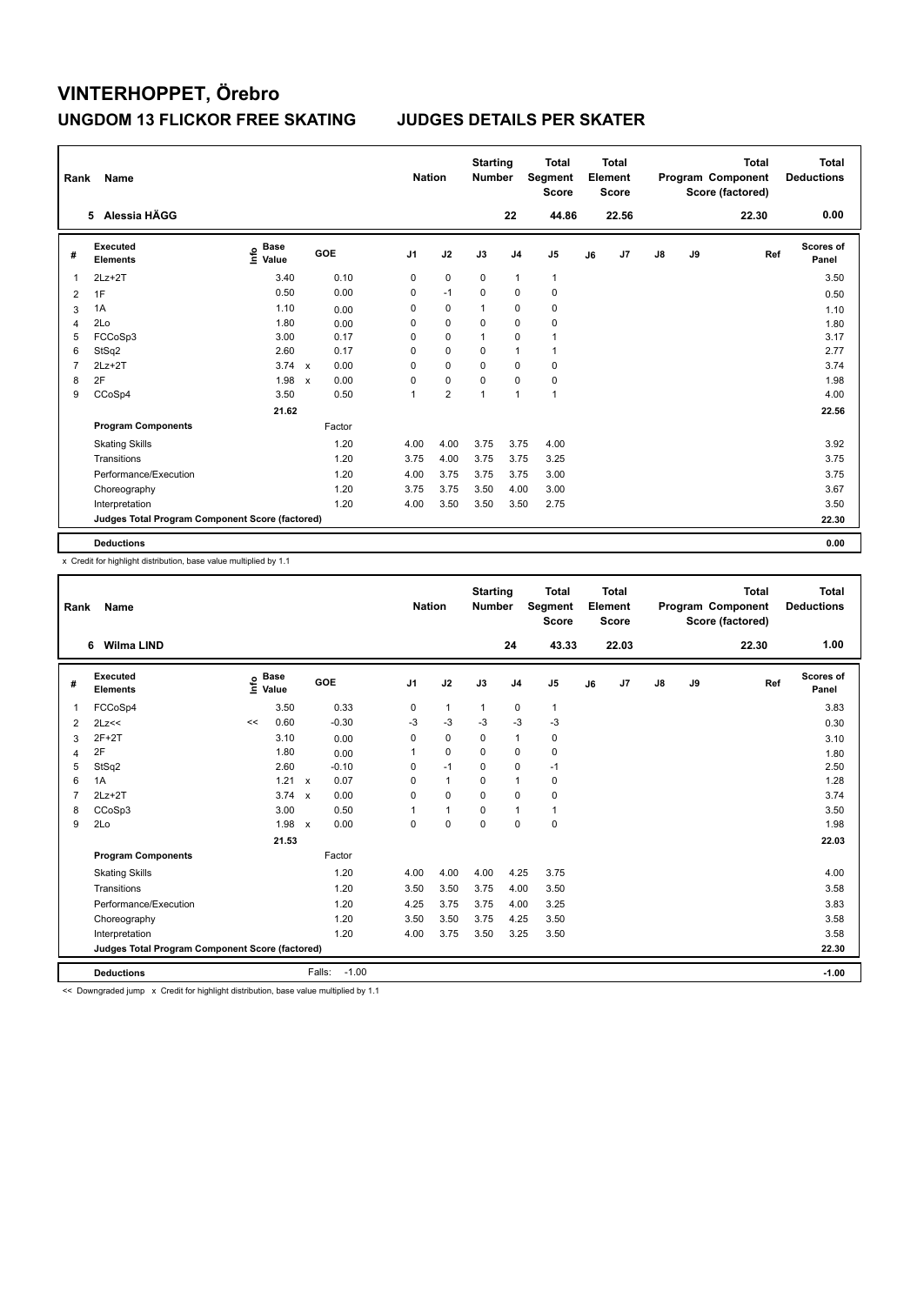| Rank           | Name                                            |                                  |                                      | <b>Nation</b>  |                | <b>Starting</b><br><b>Number</b> |                | <b>Total</b><br>Segment<br><b>Score</b> | Total<br>Element<br>Score |               |    | <b>Total</b><br>Program Component<br>Score (factored) | Total<br><b>Deductions</b> |
|----------------|-------------------------------------------------|----------------------------------|--------------------------------------|----------------|----------------|----------------------------------|----------------|-----------------------------------------|---------------------------|---------------|----|-------------------------------------------------------|----------------------------|
|                | <b>Lisa LAGER</b><br>$\overline{7}$             |                                  |                                      |                |                |                                  | 29             | 43.19                                   | 20.99 B                   |               |    | 23.20                                                 | 1.00                       |
| #              | <b>Executed</b><br><b>Elements</b>              | <b>Base</b><br>e Base<br>⊆ Value | GOE                                  | J <sub>1</sub> | J2             | J3                               | J <sub>4</sub> | J <sub>5</sub>                          | J7<br>J6                  | $\mathsf{J}8$ | J9 | Ref                                                   | <b>Scores of</b><br>Panel  |
| 1              | 2Lo                                             | 1.80                             | 0.30                                 | 1              | $\mathbf{1}$   | 0                                | $\mathbf{1}$   | $\mathbf{1}$                            |                           |               |    |                                                       | 2.10                       |
| $\overline{2}$ | 2F                                              | 1.80                             | 0.00                                 | 0              | $\mathbf 0$    | $\mathbf 0$                      | $\mathbf 0$    | $\mathbf 0$                             |                           |               |    |                                                       | 1.80                       |
| 3              | 2A<                                             | 2.30<br>$\prec$                  | $-1.00$                              | $-2$           | $-3$           | $-2$                             | $-2$           | $-2$                                    |                           |               |    |                                                       | 1.30                       |
| 4              | CCoSp3                                          | 3.00                             | 0.00                                 | 0              | $\pmb{0}$      | $-1$                             | 0              | $\mathbf{1}$                            |                           |               |    |                                                       | 3.00                       |
| 5              | 2A+SEQ                                          | 2.90                             | $-1.50$<br>$\mathbf x$               | -3             | $-3$           | $-3$                             | $-3$           | $-3$                                    |                           |               |    |                                                       | 1.40                       |
| 6              | 2Lo                                             | 1.98                             | $-0.60$<br>$\boldsymbol{\mathsf{x}}$ | $-2$           | $-3$           | $-2$                             | $-2$           | $-2$                                    |                           |               |    |                                                       | 1.38                       |
| 7              | 2F                                              | 1.98                             | $-0.60$<br>$\boldsymbol{\mathsf{x}}$ | $-2$           | $-2$           | $-2$                             | $-2$           | $-2$                                    |                           |               |    |                                                       | 1.38                       |
| 8              | FCCoSp1                                         | 2.00                             | $-0.30$                              | $-1$           | $-1$           | $-1$                             | $-1$           | $\pmb{0}$                               |                           |               |    |                                                       | 1.70                       |
| 9              | StSq2                                           | 2.60                             | 0.33                                 | 1              | $\overline{2}$ | 1                                | $\mathbf 0$    | $\pmb{0}$                               |                           |               |    |                                                       | 2.93                       |
|                |                                                 | 20.36                            |                                      |                |                |                                  |                |                                         |                           |               |    |                                                       | 20.99                      |
|                | <b>Program Components</b>                       |                                  | Factor                               |                |                |                                  |                |                                         |                           |               |    |                                                       |                            |
|                | <b>Skating Skills</b>                           |                                  | 1.20                                 | 4.50           | 4.25           | 3.75                             | 3.75           | 4.25                                    |                           |               |    |                                                       | 4.08                       |
|                | Transitions                                     |                                  | 1.20                                 | 4.00           | 4.00           | 3.75                             | 4.00           | 3.50                                    |                           |               |    |                                                       | 3.92                       |
|                | Performance/Execution                           |                                  | 1.20                                 | 4.00           | 3.75           | 3.50                             | 3.75           | 3.00                                    |                           |               |    |                                                       | 3.67                       |
|                | Choreography                                    |                                  | 1.20                                 | 4.00           | 4.00           | 3.75                             | 4.25           | 4.00                                    |                           |               |    |                                                       | 4.00                       |
|                | Interpretation                                  |                                  | 1.20                                 | 3.75           | 4.25           | 3.25                             | 3.50           | 3.75                                    |                           |               |    |                                                       | 3.67                       |
|                | Judges Total Program Component Score (factored) |                                  |                                      |                |                |                                  |                |                                         |                           |               |    |                                                       | 23.20                      |
|                | <b>Deductions</b>                               |                                  | $-1.00$<br>Falls:                    |                |                |                                  |                |                                         |                           |               |    |                                                       | $-1.00$                    |

< Under-rotated jump x Credit for highlight distribution, base value multiplied by 1.1

| Rank           | <b>Name</b>                                     |   |                                  |                           |         |                | <b>Nation</b> | <b>Starting</b><br><b>Number</b> |                | <b>Total</b><br>Segment<br><b>Score</b> |    | <b>Total</b><br>Element<br><b>Score</b> |               |    | <b>Total</b><br>Program Component<br>Score (factored) | <b>Total</b><br><b>Deductions</b> |
|----------------|-------------------------------------------------|---|----------------------------------|---------------------------|---------|----------------|---------------|----------------------------------|----------------|-----------------------------------------|----|-----------------------------------------|---------------|----|-------------------------------------------------------|-----------------------------------|
|                | <b>Martine STRANDVIK</b><br>8                   |   |                                  |                           |         |                |               |                                  | 17             | 42.65                                   |    | 21.85                                   |               |    | 20.80                                                 | 0.00                              |
| #              | Executed<br><b>Elements</b>                     |   | <b>Base</b><br>e Base<br>⊆ Value |                           | GOE     | J <sub>1</sub> | J2            | J3                               | J <sub>4</sub> | J <sub>5</sub>                          | J6 | J7                                      | $\mathsf{J}8$ | J9 | Ref                                                   | Scores of<br>Panel                |
| $\overline{1}$ | 2Lo                                             |   | 1.80                             |                           | 0.30    | 1              | $\mathbf{1}$  | $\mathbf{1}$                     | $\mathbf{1}$   | $\mathbf{1}$                            |    |                                         |               |    |                                                       | 2.10                              |
| 2              | $2Lz+2T$                                        | e | 3.40                             |                           | $-0.30$ | $-1$           | $-1$          | $-1$                             | $-1$           | $-1$                                    |    |                                         |               |    |                                                       | 3.10                              |
| 3              | 1A                                              |   | 1.10                             |                           | 0.00    | $\Omega$       | $\mathbf 0$   | $\mathbf 0$                      | $\mathbf 0$    | $\mathbf 0$                             |    |                                         |               |    |                                                       | 1.10                              |
| 4              | FCCoSp3                                         |   | 3.00                             |                           | 0.50    |                | $\mathbf 0$   | $\mathbf{1}$                     | $\mathbf{1}$   | 1                                       |    |                                         |               |    |                                                       | 3.50                              |
| 5              | 2F                                              |   | 1.98                             | $\mathsf{x}$              | 0.00    | 0              | $\mathbf{1}$  | $\mathbf 0$                      | $\mathbf 0$    | 0                                       |    |                                         |               |    |                                                       | 1.98                              |
| 6              | $2F+2T$                                         |   | 3.41                             | $\mathbf{x}$              | 0.00    | $\Omega$       | $\Omega$      | $\Omega$                         | $\Omega$       | 0                                       |    |                                         |               |    |                                                       | 3.41                              |
| $\overline{7}$ | 1Lz                                             |   | 0.66                             | $\boldsymbol{\mathsf{x}}$ | $-0.10$ | $-1$           | $-1$          | $-1$                             | $-1$           | $-2$                                    |    |                                         |               |    |                                                       | 0.56                              |
| 8              | StSq2                                           |   | 2.60                             |                           | 0.50    | 0              | $\mathbf{1}$  | $\mathbf{1}$                     | $\mathbf{1}$   | 1                                       |    |                                         |               |    |                                                       | 3.10                              |
| 9              | CCoSp3                                          |   | 3.00                             |                           | 0.00    | 0              | $\mathbf 0$   | $\Omega$                         | $\Omega$       | $\mathbf{1}$                            |    |                                         |               |    |                                                       | 3.00                              |
|                |                                                 |   | 20.95                            |                           |         |                |               |                                  |                |                                         |    |                                         |               |    |                                                       | 21.85                             |
|                | <b>Program Components</b>                       |   |                                  |                           | Factor  |                |               |                                  |                |                                         |    |                                         |               |    |                                                       |                                   |
|                | <b>Skating Skills</b>                           |   |                                  |                           | 1.20    | 3.50           | 3.50          | 3.75                             | 3.50           | 4.00                                    |    |                                         |               |    |                                                       | 3.58                              |
|                | Transitions                                     |   |                                  |                           | 1.20    | 3.25           | 3.25          | 3.50                             | 3.25           | 3.25                                    |    |                                         |               |    |                                                       | 3.25                              |
|                | Performance/Execution                           |   |                                  |                           | 1.20    | 3.75           | 3.50          | 3.75                             | 3.50           | 3.50                                    |    |                                         |               |    |                                                       | 3.58                              |
|                | Choreography                                    |   |                                  |                           | 1.20    | 3.50           | 3.50          | 3.50                             | 3.25           | 3.50                                    |    |                                         |               |    |                                                       | 3.50                              |
|                | Interpretation                                  |   |                                  |                           | 1.20    | 3.50           | 3.75          | 3.50                             | 3.00           | 3.25                                    |    |                                         |               |    |                                                       | 3.42                              |
|                | Judges Total Program Component Score (factored) |   |                                  |                           |         |                |               |                                  |                |                                         |    |                                         |               |    |                                                       | 20.80                             |
|                | <b>Deductions</b>                               |   |                                  |                           |         |                |               |                                  |                |                                         |    |                                         |               |    |                                                       | 0.00                              |

x Credit for highlight distribution, base value multiplied by 1.1 e Jump take off with wrong edge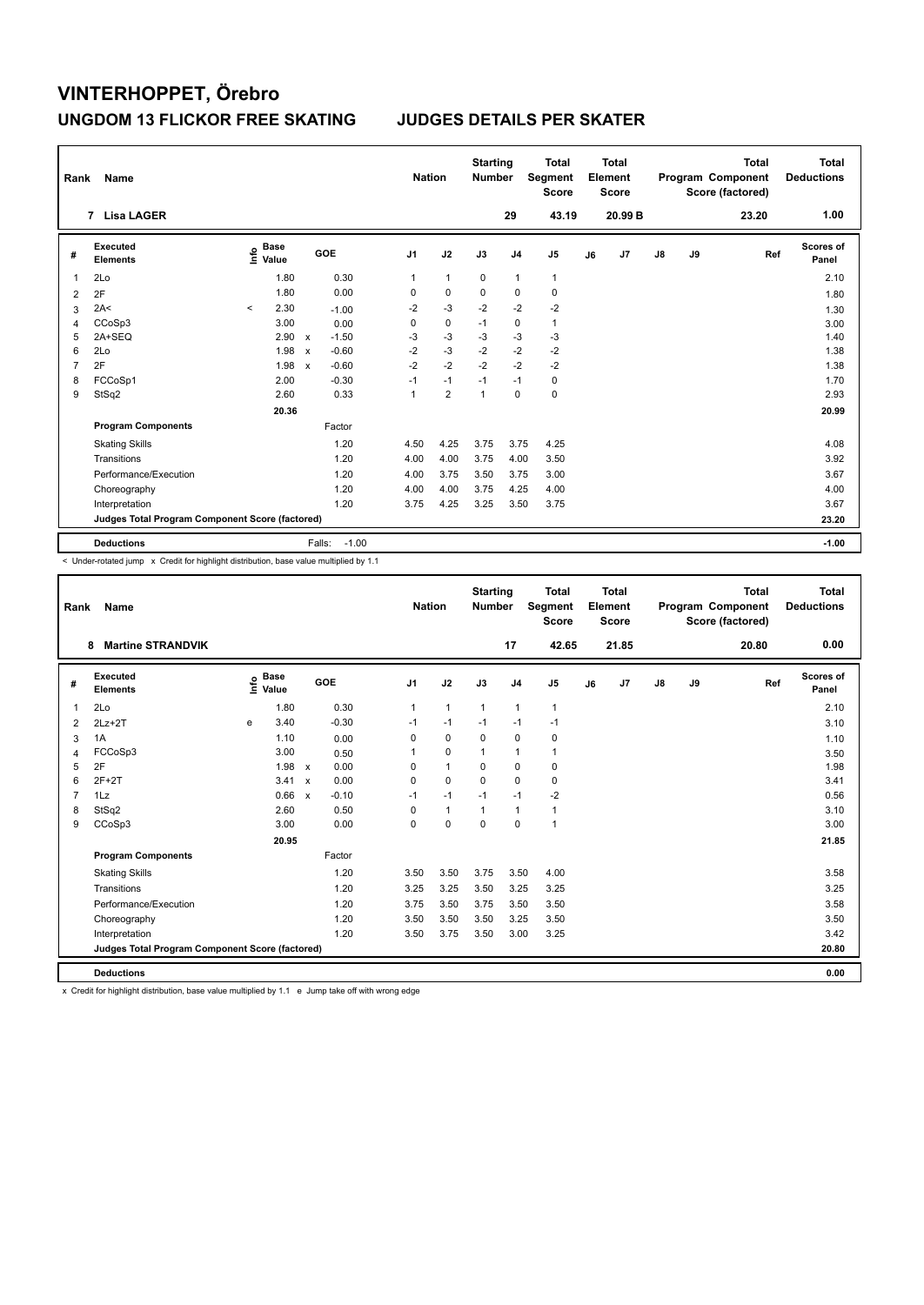| Rank           | Name                                            |                                  |              |            |      | <b>Nation</b> | <b>Starting</b><br><b>Number</b> |                | <b>Total</b><br>Segment<br><b>Score</b> |    | <b>Total</b><br>Element<br><b>Score</b> |               |    | <b>Total</b><br>Program Component<br>Score (factored) | <b>Total</b><br><b>Deductions</b> |
|----------------|-------------------------------------------------|----------------------------------|--------------|------------|------|---------------|----------------------------------|----------------|-----------------------------------------|----|-----------------------------------------|---------------|----|-------------------------------------------------------|-----------------------------------|
|                | <b>Amanda SWARTZ</b><br>9                       |                                  |              |            |      |               |                                  | 19             | 41.97                                   |    | 21.87                                   |               |    | 20.10                                                 | 0.00                              |
| #              | Executed<br><b>Elements</b>                     | <b>Base</b><br>e Base<br>⊆ Value |              | <b>GOE</b> | J1   | J2            | J3                               | J <sub>4</sub> | J <sub>5</sub>                          | J6 | J7                                      | $\mathsf{J}8$ | J9 | Ref                                                   | <b>Scores of</b><br>Panel         |
| 1              | $2F+2Lo$                                        | 3.60                             |              | $-0.30$    | $-1$ | $-1$          | $-1$                             | $-1$           | $-1$                                    |    |                                         |               |    |                                                       | 3.30                              |
| $\overline{2}$ | 2S                                              | 1.30                             |              | 0.00       | 0    | 0             | $\Omega$                         | $\overline{1}$ | 0                                       |    |                                         |               |    |                                                       | 1.30                              |
| 3              | FSSp3                                           | 2.60                             |              | $-0.30$    | $-1$ | $-1$          | $\Omega$                         | $-1$           | $-1$                                    |    |                                         |               |    |                                                       | 2.30                              |
| 4              | 1A                                              | 1.10                             |              | 0.00       | 0    | $\mathbf 0$   | $\mathbf 0$                      | $\mathbf 0$    | $\pmb{0}$                               |    |                                         |               |    |                                                       | 1.10                              |
| 5              | 2Lz                                             | 2.10                             |              | 0.00       | 0    | $\mathbf 0$   | $\Omega$                         | 0              | $-1$                                    |    |                                         |               |    |                                                       | 2.10                              |
| 6              | $2Lz + 2Lo$                                     | 4.29                             | $\mathsf{x}$ | $-0.30$    | $-1$ | $-1$          | $\Omega$                         | $-1$           | $-2$                                    |    |                                         |               |    |                                                       | 3.99                              |
| 7              | CCoSp3                                          | 3.00                             |              | 0.00       | 0    | $\mathbf 0$   | $\mathbf 0$                      | $-1$           | $\pmb{0}$                               |    |                                         |               |    |                                                       | 3.00                              |
| 8              | StSq2                                           | 2.60                             |              | 0.00       | 0    | $\pmb{0}$     | $\Omega$                         | 0              | $-1$                                    |    |                                         |               |    |                                                       | 2.60                              |
| 9              | 2F                                              | 1.98                             | $\mathsf{x}$ | 0.20       | 1    | 1             | $\mathbf 0$                      | $\overline{1}$ | $\mathbf 0$                             |    |                                         |               |    |                                                       | 2.18                              |
|                |                                                 | 22.57                            |              |            |      |               |                                  |                |                                         |    |                                         |               |    |                                                       | 21.87                             |
|                | <b>Program Components</b>                       |                                  |              | Factor     |      |               |                                  |                |                                         |    |                                         |               |    |                                                       |                                   |
|                | <b>Skating Skills</b>                           |                                  |              | 1.20       | 3.50 | 3.75          | 3.75                             | 3.25           | 2.75                                    |    |                                         |               |    |                                                       | 3.50                              |
|                | Transitions                                     |                                  |              | 1.20       | 3.25 | 3.50          | 3.50                             | 3.25           | 2.50                                    |    |                                         |               |    |                                                       | 3.33                              |
|                | Performance/Execution                           |                                  |              | 1.20       | 3.50 | 3.75          | 3.50                             | 3.00           | 3.00                                    |    |                                         |               |    |                                                       | 3.33                              |
|                | Choreography                                    |                                  |              | 1.20       | 3.50 | 4.00          | 3.75                             | 3.25           | 3.00                                    |    |                                         |               |    |                                                       | 3.50                              |
|                | Interpretation                                  |                                  |              | 1.20       | 3.25 | 3.75          | 3.25                             | 2.75           | 2.25                                    |    |                                         |               |    |                                                       | 3.08                              |
|                | Judges Total Program Component Score (factored) |                                  |              |            |      |               |                                  |                |                                         |    |                                         |               |    |                                                       | 20.10                             |
|                | <b>Deductions</b>                               |                                  |              |            |      |               |                                  |                |                                         |    |                                         |               |    |                                                       | 0.00                              |

x Credit for highlight distribution, base value multiplied by 1.1

| Rank           | Name                                            |         |                      |                           |         |                | <b>Nation</b> |             | <b>Starting</b><br><b>Number</b> | Segment        | <b>Total</b><br><b>Score</b> |    | <b>Total</b><br>Element<br><b>Score</b> |               |    | <b>Total</b><br>Program Component<br>Score (factored) | <b>Total</b><br><b>Deductions</b> |
|----------------|-------------------------------------------------|---------|----------------------|---------------------------|---------|----------------|---------------|-------------|----------------------------------|----------------|------------------------------|----|-----------------------------------------|---------------|----|-------------------------------------------------------|-----------------------------------|
| 10             | <b>Elin LAGERWALL</b>                           |         |                      |                           |         |                |               |             | 20                               |                | 41.68                        |    | 21.98                                   |               |    | 19.70                                                 | 0.00                              |
| #              | Executed<br><b>Elements</b>                     | ١nf٥    | <b>Base</b><br>Value |                           | GOE     | J <sub>1</sub> | J2            | J3          | J <sub>4</sub>                   | J <sub>5</sub> |                              | J6 | J7                                      | $\mathsf{J}8$ | J9 | Ref                                                   | Scores of<br>Panel                |
| 1              | 2A<<                                            | <<      | 1.10                 |                           | $-0.53$ | $-3$           | $-3$          | $-2$        | $-3$                             |                | $-2$                         |    |                                         |               |    |                                                       | 0.57                              |
| 2              | 2Lo                                             |         | 1.80                 |                           | 0.10    | 0              | $\mathbf 0$   | $\mathbf 0$ | $\mathbf{1}$                     | $\mathbf{1}$   |                              |    |                                         |               |    |                                                       | 1.90                              |
| 3              | $2Lz+2T$                                        |         | 3.40                 |                           | 0.00    | $-1$           | $\mathbf 0$   | $\mathbf 0$ | $\mathbf 0$                      | 0              |                              |    |                                         |               |    |                                                       | 3.40                              |
| 4              | CCoSp4                                          |         | 3.50                 |                           | 0.50    | 0              | $\mathbf{1}$  | 1           | $\mathbf{1}$                     | 1              |                              |    |                                         |               |    |                                                       | 4.00                              |
| 5              | 2F                                              |         | 1.98                 | $\mathsf{x}$              | 0.00    | 0              | $\mathbf 0$   | 0           | $\mathbf 0$                      | 0              |                              |    |                                         |               |    |                                                       | 1.98                              |
| 6              | $2S+2T<$                                        | $\prec$ | 2.42                 | $\boldsymbol{\mathsf{x}}$ | $-0.20$ | $-1$           | $-2$          | $-1$        | $-1$                             | $-1$           |                              |    |                                         |               |    |                                                       | 2.22                              |
| $\overline{7}$ | StSq3                                           |         | 3.30                 |                           | 0.33    | 0              | $\mathbf{1}$  | 1           | $\mathbf 0$                      | $\mathbf{1}$   |                              |    |                                         |               |    |                                                       | 3.63                              |
| 8              | 2Lo                                             |         | 1.98                 | $\mathbf{x}$              | 0.20    | 1              | $\mathbf 0$   | $\Omega$    | $\mathbf{1}$                     |                | $\overline{\mathbf{c}}$      |    |                                         |               |    |                                                       | 2.18                              |
| 9              | FSSp2                                           |         | 2.30                 |                           | $-0.20$ | $-1$           | $-1$          | $\mathbf 0$ | $-1$                             | $\pmb{0}$      |                              |    |                                         |               |    |                                                       | 2.10                              |
|                |                                                 |         | 21.78                |                           |         |                |               |             |                                  |                |                              |    |                                         |               |    |                                                       | 21.98                             |
|                | <b>Program Components</b>                       |         |                      |                           | Factor  |                |               |             |                                  |                |                              |    |                                         |               |    |                                                       |                                   |
|                | <b>Skating Skills</b>                           |         |                      |                           | 1.20    | 3.50           | 3.75          | 3.50        | 3.25                             |                | 3.75                         |    |                                         |               |    |                                                       | 3.58                              |
|                | Transitions                                     |         |                      |                           | 1.20    | 2.75           | 3.50          | 3.25        | 2.75                             |                | 3.75                         |    |                                         |               |    |                                                       | 3.17                              |
|                | Performance/Execution                           |         |                      |                           | 1.20    | 3.25           | 3.50          | 3.00        | 3.25                             |                | 3.50                         |    |                                         |               |    |                                                       | 3.33                              |
|                | Choreography                                    |         |                      |                           | 1.20    | 2.50           | 3.75          | 3.50        | 2.75                             |                | 3.50                         |    |                                         |               |    |                                                       | 3.25                              |
|                | Interpretation                                  |         |                      |                           | 1.20    | 3.25           | 4.00          | 3.00        | 3.00                             |                | 2.75                         |    |                                         |               |    |                                                       | 3.08                              |
|                | Judges Total Program Component Score (factored) |         |                      |                           |         |                |               |             |                                  |                |                              |    |                                         |               |    |                                                       | 19.70                             |
|                | <b>Deductions</b>                               |         |                      |                           |         |                |               |             |                                  |                |                              |    |                                         |               |    |                                                       | 0.00                              |

< Under-rotated jump << Downgraded jump x Credit for highlight distribution, base value multiplied by 1.1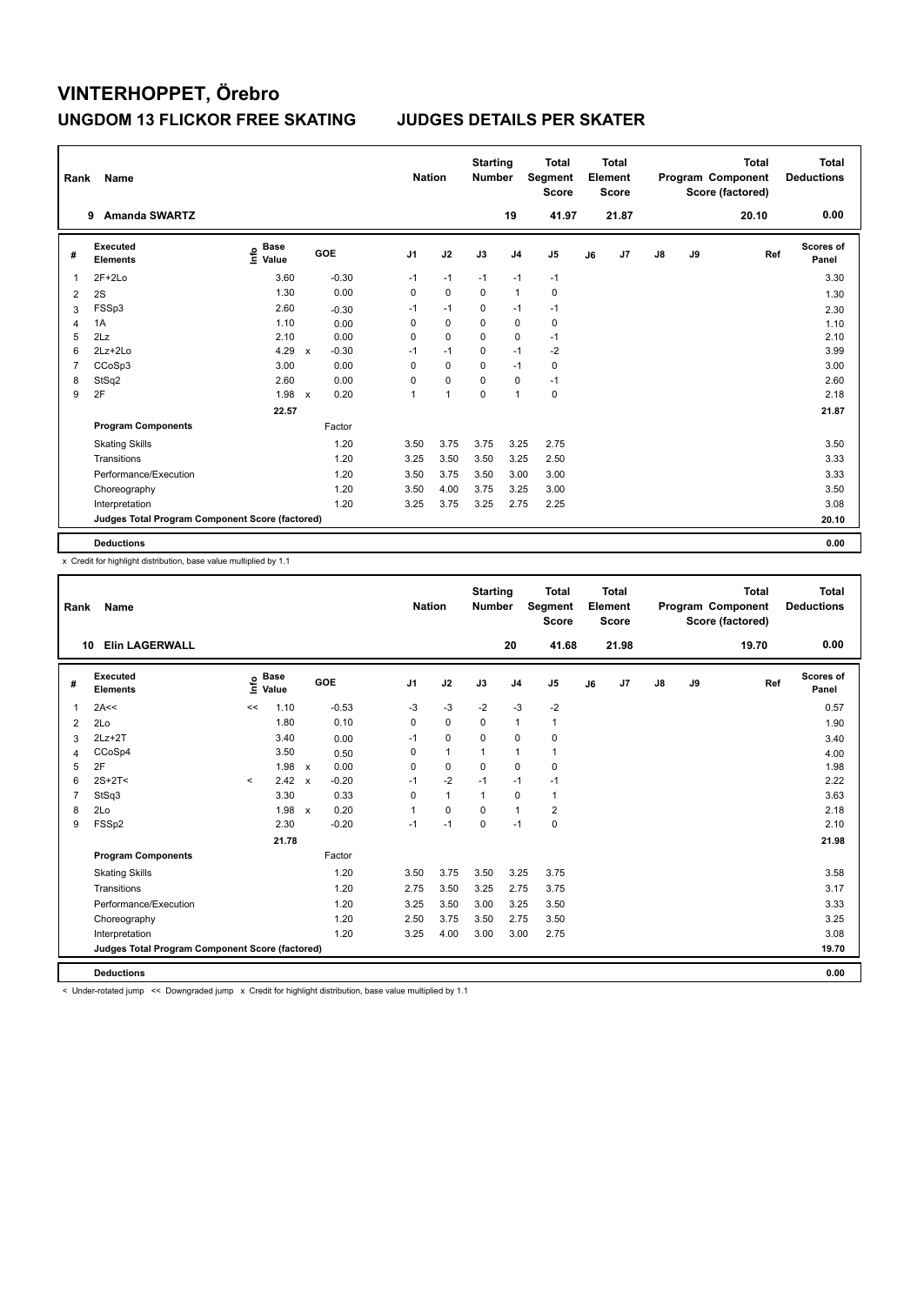| Rank           | Name                                            |         |                                  |                           |                   | <b>Nation</b>  |                | <b>Starting</b><br><b>Number</b> |                | <b>Total</b><br>Segment<br><b>Score</b> |    | <b>Total</b><br>Element<br><b>Score</b> |               |    | <b>Total</b><br>Program Component<br>Score (factored) | <b>Total</b><br><b>Deductions</b> |
|----------------|-------------------------------------------------|---------|----------------------------------|---------------------------|-------------------|----------------|----------------|----------------------------------|----------------|-----------------------------------------|----|-----------------------------------------|---------------|----|-------------------------------------------------------|-----------------------------------|
| 11             | <b>Isabella SONNEBLOM</b>                       |         |                                  |                           |                   |                |                |                                  | 21             | 41.06                                   |    | 21.46                                   |               |    | 20.60                                                 | 1.00                              |
| #              | <b>Executed</b><br><b>Elements</b>              |         | <b>Base</b><br>e Base<br>⊆ Value |                           | GOE               | J <sub>1</sub> | J2             | J3                               | J <sub>4</sub> | J <sub>5</sub>                          | J6 | J7                                      | $\mathsf{J}8$ | J9 | Ref                                                   | <b>Scores of</b><br>Panel         |
| 1              | 2F                                              |         | 1.80                             |                           | 0.20              | 1              | $\mathbf{1}$   | 0                                | $\overline{1}$ | 0                                       |    |                                         |               |    |                                                       | 2.00                              |
| $\overline{2}$ | 2Lo                                             |         | 1.80                             |                           | 0.00              | 0              | $\mathbf{1}$   | $\mathbf 0$                      | $\mathbf 0$    | $\mathbf 0$                             |    |                                         |               |    |                                                       | 1.80                              |
| 3              | $2Lz+2T$                                        | e       | 3.40                             |                           | $-0.30$           | $-3$           | $-1$           | $-1$                             | $-1$           | $-1$                                    |    |                                         |               |    |                                                       | 3.10                              |
| 4              | FSSp3                                           |         | 2.60                             |                           | 0.50              | 0              | $\mathbf{1}$   | $\mathbf{1}$                     | $\mathbf{1}$   | $\mathbf{1}$                            |    |                                         |               |    |                                                       | 3.10                              |
| 5              | StSq3                                           |         | 3.30                             |                           | 0.17              | 0              | $\mathbf{1}$   | 0                                | $\overline{1}$ | 0                                       |    |                                         |               |    |                                                       | 3.47                              |
| 6              | 1A                                              |         | 1.21                             | $\mathsf{x}$              | $-0.60$           | $-3$           | $-3$           | $-3$                             | $-3$           | $-3$                                    |    |                                         |               |    |                                                       | 0.61                              |
| 7              | $2F+2T<$                                        | $\,<\,$ | 2.97                             | $\boldsymbol{\mathsf{x}}$ | $-0.50$           | $-2$           | $-2$           | $-1$                             | $-1$           | -2                                      |    |                                         |               |    |                                                       | 2.47                              |
| 8              | 2Lz                                             | e       | 2.31                             | $\boldsymbol{\mathsf{x}}$ | $-0.40$           | $-2$           | $-1$           | $-1$                             | $-2$           | $-1$                                    |    |                                         |               |    |                                                       | 1.91                              |
| 9              | CCoSp3                                          |         | 3.00                             |                           | 0.00              | 0              | $\overline{1}$ | 0                                | $\mathbf 0$    | $\pmb{0}$                               |    |                                         |               |    |                                                       | 3.00                              |
|                |                                                 |         | 22.39                            |                           |                   |                |                |                                  |                |                                         |    |                                         |               |    |                                                       | 21.46                             |
|                | <b>Program Components</b>                       |         |                                  |                           | Factor            |                |                |                                  |                |                                         |    |                                         |               |    |                                                       |                                   |
|                | <b>Skating Skills</b>                           |         |                                  |                           | 1.20              | 3.50           | 4.25           | 3.75                             | 3.50           | 3.00                                    |    |                                         |               |    |                                                       | 3.58                              |
|                | Transitions                                     |         |                                  |                           | 1.20              | 3.25           | 4.25           | 3.50                             | 3.50           | 2.75                                    |    |                                         |               |    |                                                       | 3.42                              |
|                | Performance/Execution                           |         |                                  |                           | 1.20              | 3.50           | 4.25           | 3.25                             | 3.75           | 2.75                                    |    |                                         |               |    |                                                       | 3.50                              |
|                | Choreography                                    |         |                                  |                           | 1.20              | 3.25           | 4.25           | 3.50                             | 3.50           | 3.00                                    |    |                                         |               |    |                                                       | 3.42                              |
|                | Interpretation                                  |         |                                  |                           | 1.20              | 3.50           | 4.00           | 3.00                             | 3.25           | 2.50                                    |    |                                         |               |    |                                                       | 3.25                              |
|                | Judges Total Program Component Score (factored) |         |                                  |                           |                   |                |                |                                  |                |                                         |    |                                         |               |    |                                                       | 20.60                             |
|                | <b>Deductions</b>                               |         |                                  |                           | $-1.00$<br>Falls: |                |                |                                  |                |                                         |    |                                         |               |    |                                                       | $-1.00$                           |

-<br>< Under-rotated jump x Credit for highlight distribution, base value multiplied by 1.1 e Jump take off with wrong edge

| Rank           | <b>Name</b>                                     |   |                                  |                           |         |                | <b>Nation</b> | <b>Starting</b><br><b>Number</b> |                | <b>Total</b><br>Segment<br><b>Score</b> |    | Total<br>Element<br><b>Score</b> |               |    | <b>Total</b><br>Program Component<br>Score (factored) | Total<br><b>Deductions</b> |
|----------------|-------------------------------------------------|---|----------------------------------|---------------------------|---------|----------------|---------------|----------------------------------|----------------|-----------------------------------------|----|----------------------------------|---------------|----|-------------------------------------------------------|----------------------------|
|                | <b>Sofia STRAND</b><br>12                       |   |                                  |                           |         |                |               |                                  | 15             | 40.53                                   |    | 21.63                            |               |    | 18.90                                                 | 0.00                       |
| #              | Executed<br><b>Elements</b>                     |   | <b>Base</b><br>e Base<br>⊆ Value |                           | GOE     | J <sub>1</sub> | J2            | J3                               | J <sub>4</sub> | J <sub>5</sub>                          | J6 | J <sub>7</sub>                   | $\mathsf{J}8$ | J9 | Ref                                                   | Scores of<br>Panel         |
| $\overline{1}$ | 2F                                              |   | 1.80                             |                           | 0.00    | 0              | $\mathbf 0$   | $\mathbf 0$                      | $\mathbf 0$    | 0                                       |    |                                  |               |    |                                                       | 1.80                       |
| 2              | 2Lz                                             | e | 2.10                             |                           | $-0.30$ | $-1$           | $-1$          | 0                                | $-1$           | $-2$                                    |    |                                  |               |    |                                                       | 1.80                       |
| 3              | CCoSp4                                          |   | 3.50                             |                           | 0.33    | 0              | $\mathbf{1}$  | 0                                | 1              | 1                                       |    |                                  |               |    |                                                       | 3.83                       |
| 4              | $2F+2T$                                         |   | 3.10                             |                           | 0.00    | $\Omega$       | $\mathbf 0$   | $\Omega$                         | $\mathbf 0$    | 0                                       |    |                                  |               |    |                                                       | 3.10                       |
| 5              | StSq1                                           |   | 1.80                             |                           | 0.00    | $\Omega$       | $\mathbf 0$   | $\mathbf 0$                      | $\mathbf{1}$   | $\mathbf 0$                             |    |                                  |               |    |                                                       | 1.80                       |
| 6              | 1A                                              |   | 1.21                             | $\mathsf{x}$              | 0.00    | $\Omega$       | $\Omega$      | $\Omega$                         | $\mathbf 0$    | $\mathbf 0$                             |    |                                  |               |    |                                                       | 1.21                       |
| $\overline{7}$ | $2Lo+2T$                                        |   | 3.41                             | $\boldsymbol{\mathsf{x}}$ | 0.00    | 0              | $\mathbf{1}$  | $\Omega$                         | $\mathbf 0$    | $\mathbf 0$                             |    |                                  |               |    |                                                       | 3.41                       |
| 8              | 2Lo                                             |   | 1.98                             | $\mathbf{x}$              | 0.00    | 0              | $\mathbf 0$   | $\Omega$                         | $\mathbf 0$    | 0                                       |    |                                  |               |    |                                                       | 1.98                       |
| 9              | FCCoSp3                                         |   | 3.00                             |                           | $-0.30$ | $-1$           | $-1$          | $-1$                             | $-1$           | $\mathbf{1}$                            |    |                                  |               |    |                                                       | 2.70                       |
|                |                                                 |   | 21.90                            |                           |         |                |               |                                  |                |                                         |    |                                  |               |    |                                                       | 21.63                      |
|                | <b>Program Components</b>                       |   |                                  |                           | Factor  |                |               |                                  |                |                                         |    |                                  |               |    |                                                       |                            |
|                | <b>Skating Skills</b>                           |   |                                  |                           | 1.20    | 3.75           | 3.50          | 3.50                             | 3.50           | 3.00                                    |    |                                  |               |    |                                                       | 3.50                       |
|                | Transitions                                     |   |                                  |                           | 1.20    | 3.25           | 3.25          | 3.25                             | 3.00           | 2.50                                    |    |                                  |               |    |                                                       | 3.17                       |
|                | Performance/Execution                           |   |                                  |                           | 1.20    | 3.50           | 3.25          | 2.75                             | 3.25           | 3.00                                    |    |                                  |               |    |                                                       | 3.17                       |
|                | Choreography                                    |   |                                  |                           | 1.20    | 3.50           | 3.25          | 2.75                             | 2.75           | 2.75                                    |    |                                  |               |    |                                                       | 2.92                       |
|                | Interpretation                                  |   |                                  |                           | 1.20    | 3.50           | 3.50          | 2.50                             | 3.00           | 2.50                                    |    |                                  |               |    |                                                       | 3.00                       |
|                | Judges Total Program Component Score (factored) |   |                                  |                           |         |                |               |                                  |                |                                         |    |                                  |               |    |                                                       | 18.90                      |
|                | <b>Deductions</b>                               |   |                                  |                           |         |                |               |                                  |                |                                         |    |                                  |               |    |                                                       | 0.00                       |

x Credit for highlight distribution, base value multiplied by 1.1 e Jump take off with wrong edge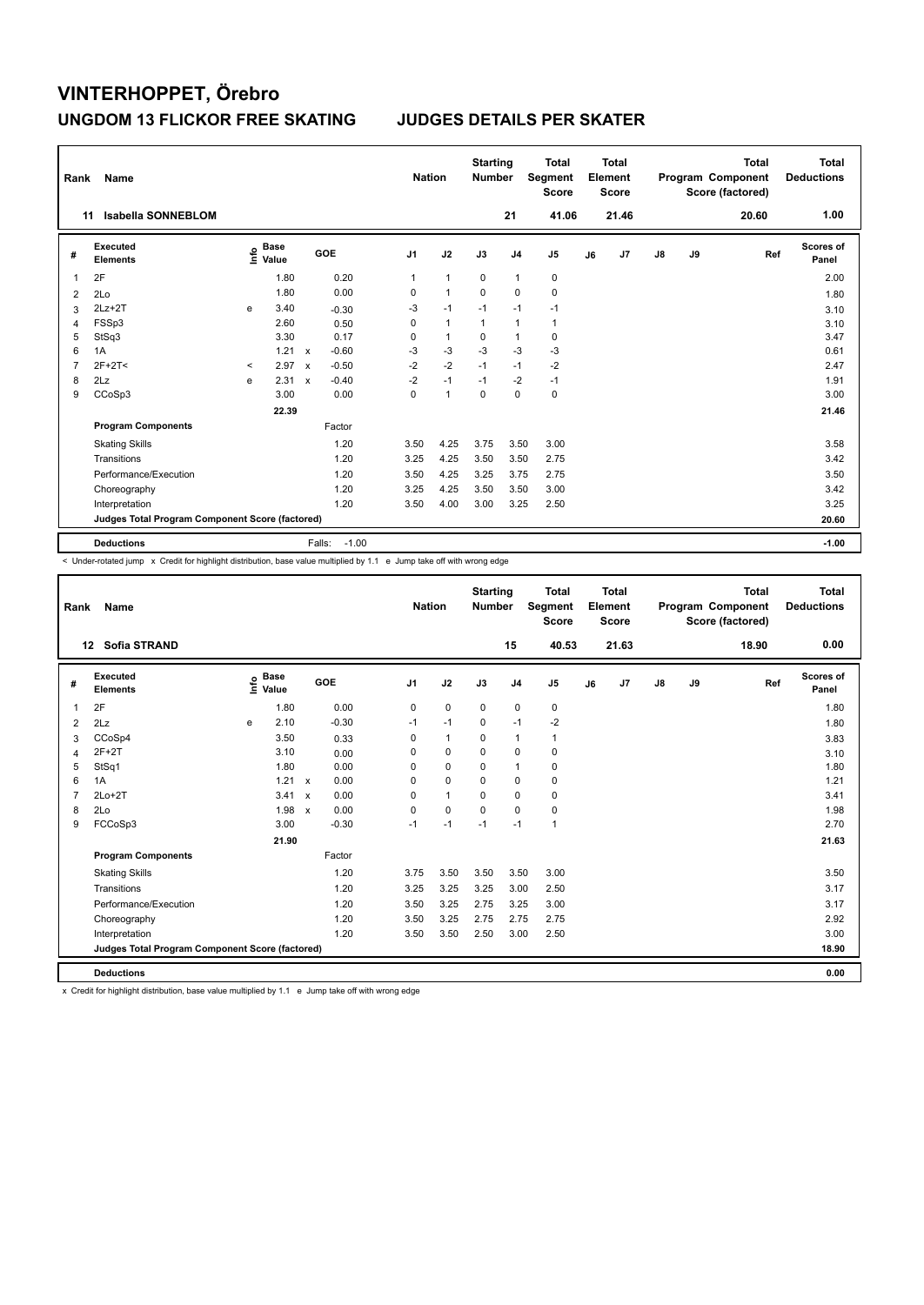| Rank           | Name                                            |                                  |              |         | <b>Nation</b>  |              | <b>Starting</b><br><b>Number</b> |                | <b>Total</b><br>Segment<br><b>Score</b> |    | <b>Total</b><br>Element<br><b>Score</b> |               |    | <b>Total</b><br>Program Component<br>Score (factored) | <b>Total</b><br><b>Deductions</b> |
|----------------|-------------------------------------------------|----------------------------------|--------------|---------|----------------|--------------|----------------------------------|----------------|-----------------------------------------|----|-----------------------------------------|---------------|----|-------------------------------------------------------|-----------------------------------|
|                | <b>Rebecca NISHIURA</b><br>13                   |                                  |              |         |                |              |                                  | 12             | 40.31                                   |    | 21.41                                   |               |    | 18.90                                                 | 0.00                              |
| #              | <b>Executed</b><br><b>Elements</b>              | <b>Base</b><br>e Base<br>⊆ Value |              | GOE     | J <sub>1</sub> | J2           | J3                               | J <sub>4</sub> | J5                                      | J6 | J7                                      | $\mathsf{J}8$ | J9 | Ref                                                   | Scores of<br>Panel                |
| 1              | 2Lo                                             | 1.80                             |              | 0.10    | 1              | $\mathbf 0$  | 0                                | 0              | $\mathbf{1}$                            |    |                                         |               |    |                                                       | 1.90                              |
| 2              | 2F<                                             | 1.30<br>$\prec$                  |              | $-0.60$ | $-2$           | $-3$         | $-2$                             | $-2$           | $-2$                                    |    |                                         |               |    |                                                       | 0.70                              |
| 3              | FCCoSp4                                         | 3.50                             |              | 0.33    | 1              | $\mathbf{1}$ | 0                                | $\mathbf{1}$   | 0                                       |    |                                         |               |    |                                                       | 3.83                              |
| $\overline{4}$ | 1A                                              | 1.10                             |              | 0.00    | 0              | $\mathbf 0$  | $\mathbf 0$                      | $\mathbf 0$    | $\pmb{0}$                               |    |                                         |               |    |                                                       | 1.10                              |
| 5              | $2Lz + 2T$                                      | 3.74                             | $\mathsf{x}$ | $-0.20$ | $-1$           | 0            | $-1$                             | 0              | $-2$                                    |    |                                         |               |    |                                                       | 3.54                              |
| 6              | StSq2                                           | 2.60                             |              | $-0.10$ | 0              | $\mathbf 0$  | $-1$                             | $-1$           | $\pmb{0}$                               |    |                                         |               |    |                                                       | 2.50                              |
| $\overline{7}$ | $2S+2T$                                         | 2.86                             | $\mathsf{x}$ | 0.00    | 0              | $\mathbf 0$  | 0                                | $\mathbf 0$    | $\pmb{0}$                               |    |                                         |               |    |                                                       | 2.86                              |
| 8              | CCoSp3                                          | 3.00                             |              | 0.00    | 0              | $\mathbf 0$  | 0                                | 0              | $\pmb{0}$                               |    |                                         |               |    |                                                       | 3.00                              |
| 9              | 2Lo                                             | 1.98                             | $\mathsf{x}$ | 0.00    | 0              | 0            | 0                                | $\mathbf 0$    | $\mathbf 0$                             |    |                                         |               |    |                                                       | 1.98                              |
|                |                                                 | 21.88                            |              |         |                |              |                                  |                |                                         |    |                                         |               |    |                                                       | 21.41                             |
|                | <b>Program Components</b>                       |                                  |              | Factor  |                |              |                                  |                |                                         |    |                                         |               |    |                                                       |                                   |
|                | <b>Skating Skills</b>                           |                                  |              | 1.20    | 3.25           | 3.50         | 3.50                             | 2.75           | 3.00                                    |    |                                         |               |    |                                                       | 3.25                              |
|                | Transitions                                     |                                  |              | 1.20    | 3.25           | 3.25         | 2.75                             | 3.00           | 3.25                                    |    |                                         |               |    |                                                       | 3.17                              |
|                | Performance/Execution                           |                                  |              | 1.20    | 3.50           | 3.50         | 2.75                             | 3.00           | 2.75                                    |    |                                         |               |    |                                                       | 3.08                              |
|                | Choreography                                    |                                  |              | 1.20    | 3.25           | 3.25         | 2.50                             | 3.00           | 3.00                                    |    |                                         |               |    |                                                       | 3.08                              |
|                | Interpretation                                  |                                  |              | 1.20    | 3.50           | 3.25         | 2.50                             | 3.25           | 3.00                                    |    |                                         |               |    |                                                       | 3.17                              |
|                | Judges Total Program Component Score (factored) |                                  |              |         |                |              |                                  |                |                                         |    |                                         |               |    |                                                       | 18.90                             |
|                | <b>Deductions</b>                               |                                  |              |         |                |              |                                  |                |                                         |    |                                         |               |    |                                                       | 0.00                              |

< Under-rotated jump x Credit for highlight distribution, base value multiplied by 1.1

| Rank           | <b>Name</b>                                     |         |                                    |                           |         | <b>Nation</b>  |                | <b>Starting</b><br><b>Number</b> |                | <b>Total</b><br>Segment<br><b>Score</b> |    | <b>Total</b><br>Element<br><b>Score</b> |               |    | <b>Total</b><br>Program Component<br>Score (factored) | Total<br><b>Deductions</b> |
|----------------|-------------------------------------------------|---------|------------------------------------|---------------------------|---------|----------------|----------------|----------------------------------|----------------|-----------------------------------------|----|-----------------------------------------|---------------|----|-------------------------------------------------------|----------------------------|
|                | <b>Jennifer BUTINA</b><br>14                    |         |                                    |                           |         |                |                |                                  | 28             | 39.74                                   |    | 20.04 <sub>B</sub>                      |               |    | 20.70                                                 | 1.00                       |
| #              | <b>Executed</b><br><b>Elements</b>              |         | <b>Base</b><br>$\frac{6}{5}$ Value |                           | GOE     | J <sub>1</sub> | J2             | J3                               | J <sub>4</sub> | J <sub>5</sub>                          | J6 | J <sub>7</sub>                          | $\mathsf{J}8$ | J9 | Ref                                                   | <b>Scores of</b><br>Panel  |
| $\overline{1}$ | 2Lo                                             |         | 1.80                               |                           | 0.00    | $\mathbf{1}$   | $\mathbf 0$    | $\mathbf 0$                      | $\mathbf 0$    | 0                                       |    |                                         |               |    |                                                       | 1.80                       |
| 2              | 2F                                              |         | 1.80                               |                           | 0.00    | $\Omega$       | $\mathbf 0$    | $\mathbf 0$                      | $\mathbf 0$    | $\mathbf 0$                             |    |                                         |               |    |                                                       | 1.80                       |
| 3              | 2Lo                                             |         | 1.80                               |                           | 0.00    | 0              | $\mathbf 0$    | 0                                | $\mathbf 0$    | $\mathbf 0$                             |    |                                         |               |    |                                                       | 1.80                       |
| $\overline{4}$ | 2A<                                             | $\prec$ | 2.30                               |                           | $-0.83$ | $-1$           | $-3$           | $-1$                             | $-2$           | $-2$                                    |    |                                         |               |    |                                                       | 1.47                       |
| 5              | FSSp2                                           |         | 2.30                               |                           | $-0.20$ | 0              | $-1$           | $-1$                             | $-1$           | 0                                       |    |                                         |               |    |                                                       | 2.10                       |
| 6              | $2T+2T<$                                        | $\prec$ | 2.42                               | $\mathbf{x}$              | $-0.60$ | $-3$           | $-3$           | $-3$                             | $-3$           | $-3$                                    |    |                                         |               |    |                                                       | 1.82                       |
| $\overline{7}$ | 2F+1A+SEQ                                       |         | 2.55                               | $\boldsymbol{\mathsf{x}}$ | 0.00    | 0              | $\mathbf 0$    | $\mathbf 0$                      | $\mathbf 0$    | 0                                       |    |                                         |               |    |                                                       | 2.55                       |
| 8              | CCoSp3                                          |         | 3.00                               |                           | 0.00    | 0              | $\overline{1}$ | 0                                | $\mathbf 0$    | $\mathbf 0$                             |    |                                         |               |    |                                                       | 3.00                       |
| 9              | StSq1                                           |         | 1.80                               |                           | $-0.10$ | $-1$           | $\Omega$       | $\Omega$                         | $\Omega$       | $-1$                                    |    |                                         |               |    |                                                       | 1.70                       |
|                |                                                 |         | 19.77                              |                           |         |                |                |                                  |                |                                         |    |                                         |               |    |                                                       | 20.04                      |
|                | <b>Program Components</b>                       |         |                                    |                           | Factor  |                |                |                                  |                |                                         |    |                                         |               |    |                                                       |                            |
|                | <b>Skating Skills</b>                           |         |                                    |                           | 1.20    | 4.00           | 3.75           | 3.75                             | 3.50           | 3.00                                    |    |                                         |               |    |                                                       | 3.67                       |
|                | Transitions                                     |         |                                    |                           | 1.20    | 3.75           | 3.50           | 3.75                             | 3.25           | 2.75                                    |    |                                         |               |    |                                                       | 3.50                       |
|                | Performance/Execution                           |         |                                    |                           | 1.20    | 3.75           | 3.50           | 3.50                             | 3.50           | 3.00                                    |    |                                         |               |    |                                                       | 3.50                       |
|                | Choreography                                    |         |                                    |                           | 1.20    | 4.00           | 3.50           | 3.75                             | 3.00           | 3.00                                    |    |                                         |               |    |                                                       | 3.42                       |
|                | Interpretation                                  |         |                                    |                           | 1.20    | 3.75           | 3.25           | 3.25                             | 3.00           | 2.50                                    |    |                                         |               |    |                                                       | 3.17                       |
|                | Judges Total Program Component Score (factored) |         |                                    |                           |         |                |                |                                  |                |                                         |    |                                         |               |    |                                                       | 20.70                      |
|                | <b>Deductions</b>                               |         |                                    | Falls:                    | $-1.00$ |                |                |                                  |                |                                         |    |                                         |               |    |                                                       | $-1.00$                    |

< Under-rotated jump x Credit for highlight distribution, base value multiplied by 1.1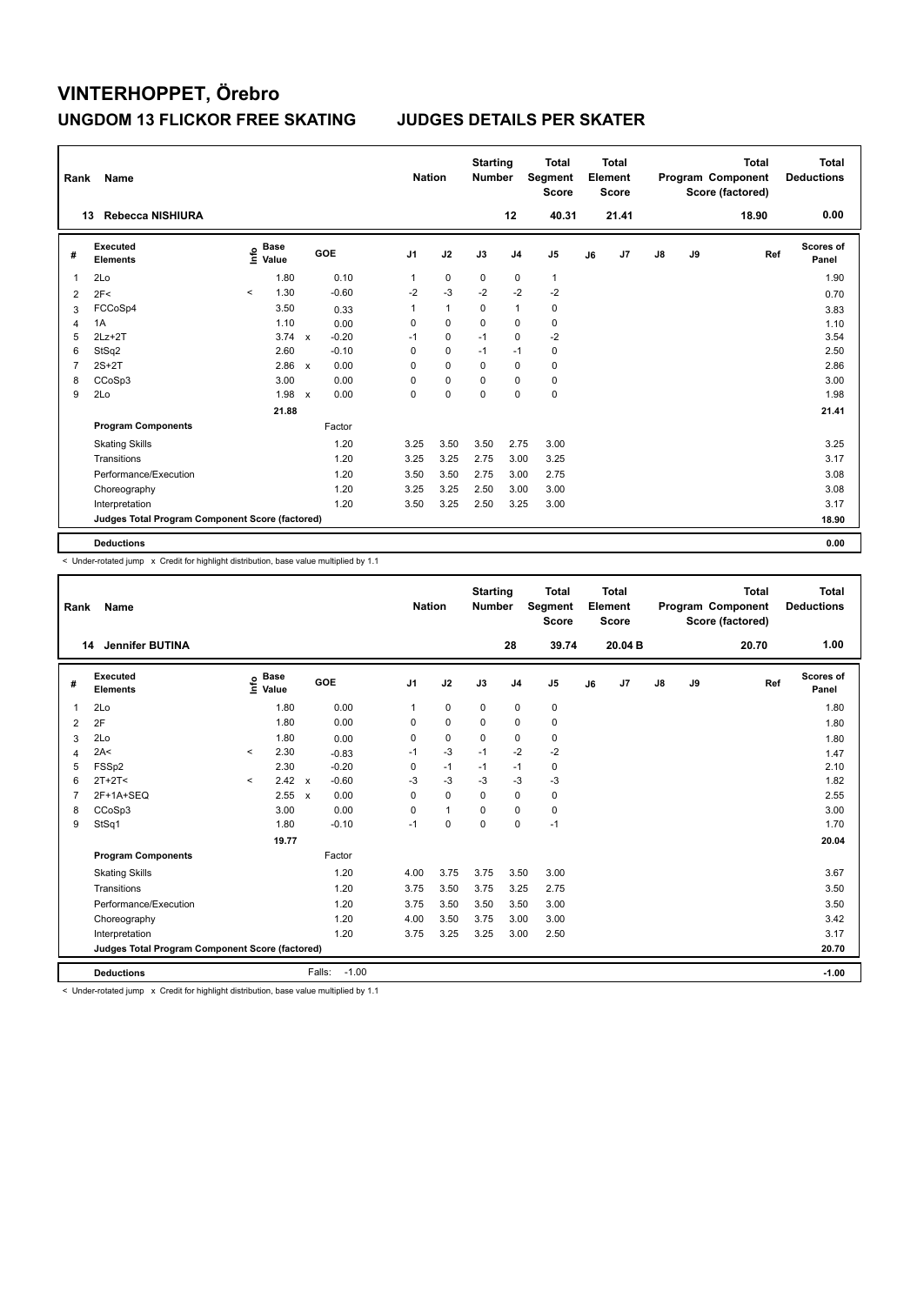| Rank | Name                                            |   |                                  |                           |         |                | <b>Nation</b> |      | <b>Starting</b><br><b>Number</b> |                | <b>Total</b><br>Segment<br><b>Score</b> |    | <b>Total</b><br>Element<br><b>Score</b> |    |    | <b>Total</b><br>Program Component<br>Score (factored) | <b>Total</b><br><b>Deductions</b> |
|------|-------------------------------------------------|---|----------------------------------|---------------------------|---------|----------------|---------------|------|----------------------------------|----------------|-----------------------------------------|----|-----------------------------------------|----|----|-------------------------------------------------------|-----------------------------------|
|      | <b>Lisen HOGNER</b><br>15                       |   |                                  |                           |         |                |               |      |                                  | 16             | 38.37                                   |    | 19.57                                   |    |    | 18.80                                                 | 0.00                              |
| #    | Executed<br><b>Elements</b>                     |   | <b>Base</b><br>e Base<br>⊆ Value |                           | GOE     | J <sub>1</sub> | J2            |      | J3                               | J <sub>4</sub> | J5                                      | J6 | J7                                      | J8 | J9 | Ref                                                   | <b>Scores of</b><br>Panel         |
| 1    | 2F                                              |   | 1.80                             |                           | 0.00    | 0              | $\mathbf 0$   |      | $\mathbf 0$                      | $\mathbf 0$    | $\pmb{0}$                               |    |                                         |    |    |                                                       | 1.80                              |
| 2    | 2Lz                                             | e | 2.10                             |                           | $-0.30$ | $-2$           | $-1$          |      | $-1$                             | $-1$           | $-1$                                    |    |                                         |    |    |                                                       | 1.80                              |
| 3    | $2Lz+2Lo<$                                      | e | 3.40                             |                           | $-0.70$ | $-3$           | $-3$          |      | $-2$                             | $-2$           | $-2$                                    |    |                                         |    |    |                                                       | 2.70                              |
| 4    | FCCoSp3                                         |   | 3.00                             |                           | $-0.20$ | 0              | $-1$          |      | $-1$                             | $-1$           | $\pmb{0}$                               |    |                                         |    |    |                                                       | 2.80                              |
| 5    | 1A                                              |   | 1.21                             | $\boldsymbol{\mathsf{x}}$ | 0.00    | 0              | $\mathbf 0$   |      | $\Omega$                         | $\mathbf 0$    | $\pmb{0}$                               |    |                                         |    |    |                                                       | 1.21                              |
| 6    | $2F+1Lo$                                        |   | 2.53                             | $\boldsymbol{\mathsf{x}}$ | $-0.30$ | $-1$           | $-1$          |      | $-1$                             | $-1$           | $-1$                                    |    |                                         |    |    |                                                       | 2.23                              |
| 7    | CCoSp3                                          |   | 3.00                             |                           | 0.00    | $-1$           | $\mathbf 0$   |      | $\mathbf 0$                      | $\mathbf 0$    | $\pmb{0}$                               |    |                                         |    |    |                                                       | 3.00                              |
| 8    | StSq2                                           |   | 2.60                             |                           | 0.00    | 0              | $\mathbf 0$   |      | 0                                | 0              | 0                                       |    |                                         |    |    |                                                       | 2.60                              |
| 9    | 2S                                              |   | 1.43                             | $\mathsf{x}$              | 0.00    | 0              | 0             |      | 0                                | $\mathbf 0$    | $\pmb{0}$                               |    |                                         |    |    |                                                       | 1.43                              |
|      |                                                 |   | 21.07                            |                           |         |                |               |      |                                  |                |                                         |    |                                         |    |    |                                                       | 19.57                             |
|      | <b>Program Components</b>                       |   |                                  |                           | Factor  |                |               |      |                                  |                |                                         |    |                                         |    |    |                                                       |                                   |
|      | <b>Skating Skills</b>                           |   |                                  |                           | 1.20    | 3.50           |               | 3.50 | 3.50                             | 3.25           | 3.00                                    |    |                                         |    |    |                                                       | 3.42                              |
|      | Transitions                                     |   |                                  |                           | 1.20    | 3.00           |               | 3.00 | 2.75                             | 3.00           | 2.75                                    |    |                                         |    |    |                                                       | 2.92                              |
|      | Performance/Execution                           |   |                                  |                           | 1.20    | 3.50           | 3.25          |      | 3.25                             | 3.25           | 2.75                                    |    |                                         |    |    |                                                       | 3.25                              |
|      | Choreography                                    |   |                                  |                           | 1.20    | 3.50           |               | 3.25 | 3.00                             | 3.00           | 3.00                                    |    |                                         |    |    |                                                       | 3.08                              |
|      | Interpretation                                  |   |                                  |                           | 1.20    | 3.25           | 3.50          |      | 3.00                             | 2.75           | 2.25                                    |    |                                         |    |    |                                                       | 3.00                              |
|      | Judges Total Program Component Score (factored) |   |                                  |                           |         |                |               |      |                                  |                |                                         |    |                                         |    |    |                                                       | 18.80                             |
|      | <b>Deductions</b>                               |   |                                  |                           |         |                |               |      |                                  |                |                                         |    |                                         |    |    |                                                       | 0.00                              |

 $\leq$  Under-rotated jump  $\geq$  Credit for highlight distribution, base value multiplied by 1.1 e Jump take off with wrong edge

| Rank           | Name                                            |                              |              |         |                | <b>Nation</b> | <b>Starting</b><br><b>Number</b> |                | <b>Total</b><br>Segment<br><b>Score</b> |    | <b>Total</b><br>Element<br><b>Score</b> |               |    | <b>Total</b><br>Program Component<br>Score (factored) | <b>Total</b><br><b>Deductions</b> |
|----------------|-------------------------------------------------|------------------------------|--------------|---------|----------------|---------------|----------------------------------|----------------|-----------------------------------------|----|-----------------------------------------|---------------|----|-------------------------------------------------------|-----------------------------------|
|                | Alma ROSÉN<br>16                                |                              |              |         |                |               |                                  | 4              | 37.90                                   |    | 19.50                                   |               |    | 18.40                                                 | 0.00                              |
| #              | Executed<br><b>Elements</b>                     | <b>Base</b><br>lnfo<br>Value |              | GOE     | J <sub>1</sub> | J2            | J3                               | J <sub>4</sub> | J <sub>5</sub>                          | J6 | J7                                      | $\mathsf{J}8$ | J9 | Ref                                                   | Scores of<br>Panel                |
| 1              | 2S                                              | 1.30                         |              | 0.00    | 0              | $\mathbf 0$   | $\mathbf 0$                      | $\mathbf 0$    | 0                                       |    |                                         |               |    |                                                       | 1.30                              |
| 2              | $2Lz+2Lo$                                       | 3.90                         |              | 0.00    | 0              | $-1$          | 0                                | $\mathbf{1}$   | 0                                       |    |                                         |               |    |                                                       | 3.90                              |
| 3              | $2F+2Lo$                                        | 3.60                         |              | 0.00    | 0              | $\mathbf 0$   | $\mathbf 0$                      | $\mathbf 0$    | $\pmb{0}$                               |    |                                         |               |    |                                                       | 3.60                              |
| 4              | CCoSp2                                          | 2.50                         |              | 0.00    | 0              | 0             | 0                                | 0              | 0                                       |    |                                         |               |    |                                                       | 2.50                              |
| 5              | StSq1                                           | 1.80                         |              | $-0.30$ | $-1$           | 0             | $-2$                             | $-1$           | $-1$                                    |    |                                         |               |    |                                                       | 1.50                              |
| 6              | 1A                                              | 1.21                         | $\mathsf{x}$ | 0.00    | $\Omega$       | $\Omega$      | $\Omega$                         | $\mathbf 0$    | $\mathbf 0$                             |    |                                         |               |    |                                                       | 1.21                              |
| $\overline{7}$ | 2Lz                                             | 2.31                         | $\mathsf{x}$ | 0.00    | 0              | $\mathbf 0$   | $\Omega$                         | $\mathbf 0$    | $-2$                                    |    |                                         |               |    |                                                       | 2.31                              |
| 8              | 2F                                              | 1.98                         | $\mathbf{x}$ | 0.00    | $\mathbf 0$    | $\pmb{0}$     | $\mathbf 0$                      | $\Omega$       | $\pmb{0}$                               |    |                                         |               |    |                                                       | 1.98                              |
| 9              | FCSSpB                                          | 1.60                         |              | $-0.40$ | $-2$           | $-2$          | $-1$                             | $-1$           | $-1$                                    |    |                                         |               |    |                                                       | 1.20                              |
|                |                                                 | 20.20                        |              |         |                |               |                                  |                |                                         |    |                                         |               |    |                                                       | 19.50                             |
|                | <b>Program Components</b>                       |                              |              | Factor  |                |               |                                  |                |                                         |    |                                         |               |    |                                                       |                                   |
|                | <b>Skating Skills</b>                           |                              |              | 1.20    | 3.00           | 3.25          | 3.50                             | 2.75           | 2.50                                    |    |                                         |               |    |                                                       | 3.00                              |
|                | Transitions                                     |                              |              | 1.20    | 3.00           | 3.50          | 3.25                             | 3.00           | 2.50                                    |    |                                         |               |    |                                                       | 3.08                              |
|                | Performance/Execution                           |                              |              | 1.20    | 3.25           | 3.50          | 3.00                             | 3.25           | 2.50                                    |    |                                         |               |    |                                                       | 3.17                              |
|                | Choreography                                    |                              |              | 1.20    | 2.75           | 3.75          | 3.50                             | 3.25           | 2.25                                    |    |                                         |               |    |                                                       | 3.17                              |
|                | Interpretation                                  |                              |              | 1.20    | 2.75           | 3.50          | 3.00                             | 3.00           | 2.25                                    |    |                                         |               |    |                                                       | 2.92                              |
|                | Judges Total Program Component Score (factored) |                              |              |         |                |               |                                  |                |                                         |    |                                         |               |    |                                                       | 18.40                             |
|                | <b>Deductions</b>                               |                              |              |         |                |               |                                  |                |                                         |    |                                         |               |    |                                                       | 0.00                              |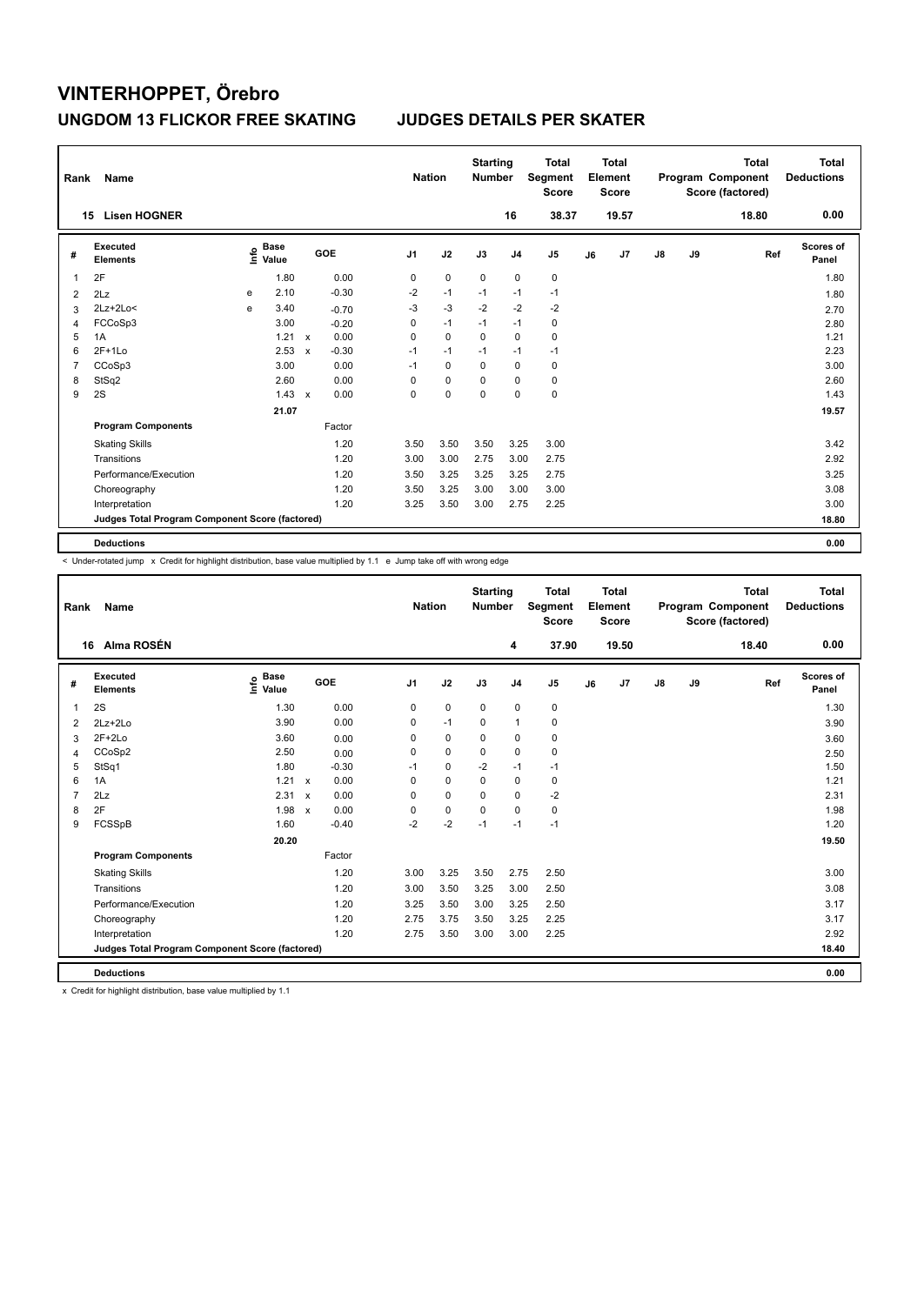| Rank           | Name                                            |                                  |                           |                   | <b>Nation</b>  |              | <b>Starting</b><br><b>Number</b> |                | <b>Total</b><br>Segment<br><b>Score</b> |    | <b>Total</b><br>Element<br>Score |               |    | <b>Total</b><br>Program Component<br>Score (factored) | <b>Total</b><br><b>Deductions</b> |
|----------------|-------------------------------------------------|----------------------------------|---------------------------|-------------------|----------------|--------------|----------------------------------|----------------|-----------------------------------------|----|----------------------------------|---------------|----|-------------------------------------------------------|-----------------------------------|
| 17             | <b>Wilma BROVALL</b>                            |                                  |                           |                   |                |              |                                  | 9              | 37.76                                   |    | 19.96                            |               |    | 18.80                                                 | 1.00                              |
| #              | <b>Executed</b><br><b>Elements</b>              | <b>Base</b><br>e Base<br>⊆ Value |                           | GOE               | J <sub>1</sub> | J2           | J3                               | J <sub>4</sub> | J <sub>5</sub>                          | J6 | J7                               | $\mathsf{J}8$ | J9 | Ref                                                   | <b>Scores of</b><br>Panel         |
| 1              | $2Lz+2T$                                        | 3.40                             |                           | 0.00              | 0              | $\mathbf 0$  | 0                                | $\pmb{0}$      | 0                                       |    |                                  |               |    |                                                       | 3.40                              |
| 2              | 2Lo                                             | 1.80                             |                           | 0.10              | 1              | $\mathbf 0$  | $\mathbf 0$                      | $\mathbf{1}$   | $\pmb{0}$                               |    |                                  |               |    |                                                       | 1.90                              |
| 3              | 1A                                              | 1.10                             |                           | 0.00              | 0              | $\mathbf 0$  | 1                                | 0              | $\pmb{0}$                               |    |                                  |               |    |                                                       | 1.10                              |
| 4              | CCoSp3                                          | 3.00                             |                           | 0.00              | 0              | $\mathbf 0$  | $\mathbf 0$                      | $\mathbf 0$    | $\pmb{0}$                               |    |                                  |               |    |                                                       | 3.00                              |
| 5              | $2Lz+2T$                                        | 3.40                             |                           | 0.00              | 0              | $\mathbf 0$  | $-1$                             | 0              | $\pmb{0}$                               |    |                                  |               |    |                                                       | 3.40                              |
| 6              | 2F                                              | 1.98                             | $\mathsf{x}$              | $-0.90$           | $-3$           | $-3$         | $-3$                             | $-3$           | $-3$                                    |    |                                  |               |    |                                                       | 1.08                              |
| $\overline{7}$ | 2Lo                                             | 1.98                             | $\boldsymbol{\mathsf{x}}$ | 0.00              | 1              | $\mathbf 0$  | 0                                | 0              | 0                                       |    |                                  |               |    |                                                       | 1.98                              |
| 8              | StSqB                                           | 1.50                             |                           | $-0.10$           | $-1$           | $\mathbf{1}$ | $\Omega$                         | $-1$           | $\mathbf 0$                             |    |                                  |               |    |                                                       | 1.40                              |
| 9              | FCCoSp3                                         | 3.00                             |                           | $-0.30$           | $-1$           | 0            | $-1$                             | $-1$           | $-1$                                    |    |                                  |               |    |                                                       | 2.70                              |
|                |                                                 | 21.16                            |                           |                   |                |              |                                  |                |                                         |    |                                  |               |    |                                                       | 19.96                             |
|                | <b>Program Components</b>                       |                                  |                           | Factor            |                |              |                                  |                |                                         |    |                                  |               |    |                                                       |                                   |
|                | <b>Skating Skills</b>                           |                                  |                           | 1.20              | 3.25           | 3.50         | 3.50                             | 2.50           | 2.75                                    |    |                                  |               |    |                                                       | 3.17                              |
|                | Transitions                                     |                                  |                           | 1.20              | 3.25           | 3.25         | 3.50                             | 2.75           | 2.50                                    |    |                                  |               |    |                                                       | 3.08                              |
|                | Performance/Execution                           |                                  |                           | 1.20              | 3.50           | 3.25         | 3.50                             | 2.75           | 2.75                                    |    |                                  |               |    |                                                       | 3.17                              |
|                | Choreography                                    |                                  |                           | 1.20              | 3.25           | 3.50         | 3.50                             | 2.75           | 3.00                                    |    |                                  |               |    |                                                       | 3.25                              |
|                | Interpretation                                  |                                  |                           | 1.20              | 3.00           | 3.25         | 3.25                             | 2.50           | 2.75                                    |    |                                  |               |    |                                                       | 3.00                              |
|                | Judges Total Program Component Score (factored) |                                  |                           |                   |                |              |                                  |                |                                         |    |                                  |               |    |                                                       | 18.80                             |
|                | <b>Deductions</b>                               |                                  |                           | $-1.00$<br>Falls: |                |              |                                  |                |                                         |    |                                  |               |    |                                                       | $-1.00$                           |

x Credit for highlight distribution, base value multiplied by 1.1

| Rank           | Name                                            |      |                      |                           |         | <b>Nation</b>  |              | <b>Starting</b><br><b>Number</b> |                | <b>Total</b><br>Segment<br><b>Score</b> |    | Total<br>Element<br><b>Score</b> |               |    | Total<br>Program Component<br>Score (factored) | Total<br><b>Deductions</b> |
|----------------|-------------------------------------------------|------|----------------------|---------------------------|---------|----------------|--------------|----------------------------------|----------------|-----------------------------------------|----|----------------------------------|---------------|----|------------------------------------------------|----------------------------|
| 18             | <b>Felicia NILSSON</b>                          |      |                      |                           |         |                |              |                                  | 14             | 37.58                                   |    | 17.78                            |               |    | 19.80                                          | 0.00                       |
| #              | Executed<br><b>Elements</b>                     | ١nf٥ | <b>Base</b><br>Value | GOE                       |         | J <sub>1</sub> | J2           | J3                               | J <sub>4</sub> | J5                                      | J6 | J7                               | $\mathsf{J}8$ | J9 | Ref                                            | Scores of<br>Panel         |
| $\mathbf{1}$   | 3S <                                            | <<   | 1.30                 |                           | $-0.60$ | $-3$           | $-3$         | $-3$                             | $-3$           | $-3$                                    |    |                                  |               |    |                                                | 0.70                       |
| 2              | $2F+2T$                                         |      | 3.10                 |                           | 0.00    | 0              | $\mathbf 0$  | $\mathbf 0$                      | 0              | 0                                       |    |                                  |               |    |                                                | 3.10                       |
| 3              | 2Lo                                             |      | 1.80                 |                           | 0.00    | $\overline{1}$ | $\mathbf 0$  | 0                                | 0              | 0                                       |    |                                  |               |    |                                                | 1.80                       |
| 4              | StSq1                                           |      | 1.80                 |                           | 0.00    | $-1$           | $\Omega$     | $\Omega$                         | $\Omega$       | 0                                       |    |                                  |               |    |                                                | 1.80                       |
| 5              | CCoSp4                                          |      | 3.50                 |                           | $-0.10$ | 0              | $-1$         | 1                                | $-1$           | 0                                       |    |                                  |               |    |                                                | 3.40                       |
| 6              | 2F                                              |      | 1.98                 | $\mathsf{x}$              | 0.20    |                | $\mathbf{1}$ | $\Omega$                         | $\mathbf{1}$   | 0                                       |    |                                  |               |    |                                                | 2.18                       |
| $\overline{7}$ | FCSp2                                           |      | 2.30                 |                           | $-0.10$ | $\Omega$       | 0            | $\mathbf 1$                      | $-1$           | $-1$                                    |    |                                  |               |    |                                                | 2.20                       |
| 8              | 2Lz<<                                           | <<   | 0.66                 | $\boldsymbol{\mathsf{x}}$ | $-0.30$ | $-3$           | $-3$         | $-3$                             | $-3$           | $-3$                                    |    |                                  |               |    |                                                | 0.36                       |
| 9              | 2S+1A+SEQ                                       |      | 2.11                 | $\boldsymbol{\mathsf{x}}$ | 0.13    | -1             | $\mathbf 0$  | 1                                | 0              | $\mathbf{1}$                            |    |                                  |               |    |                                                | 2.24                       |
|                |                                                 |      | 18.55                |                           |         |                |              |                                  |                |                                         |    |                                  |               |    |                                                | 17.78                      |
|                | <b>Program Components</b>                       |      |                      |                           | Factor  |                |              |                                  |                |                                         |    |                                  |               |    |                                                |                            |
|                | <b>Skating Skills</b>                           |      |                      |                           | 1.20    | 3.75           | 3.50         | 3.75                             | 3.25           | 3.00                                    |    |                                  |               |    |                                                | 3.50                       |
|                | Transitions                                     |      |                      |                           | 1.20    | 3.25           | 3.25         | 3.50                             | 3.00           | 3.00                                    |    |                                  |               |    |                                                | 3.17                       |
|                | Performance/Execution                           |      |                      |                           | 1.20    | 3.50           | 3.25         | 3.75                             | 3.25           | 3.25                                    |    |                                  |               |    |                                                | 3.33                       |
|                | Choreography                                    |      |                      |                           | 1.20    | 3.50           | 3.25         | 3.50                             | 2.75           | 3.00                                    |    |                                  |               |    |                                                | 3.25                       |
|                | Interpretation                                  |      |                      |                           | 1.20    | 3.25           | 3.50         | 3.75                             | 3.00           | 3.00                                    |    |                                  |               |    |                                                | 3.25                       |
|                | Judges Total Program Component Score (factored) |      |                      |                           |         |                |              |                                  |                |                                         |    |                                  |               |    |                                                | 19.80                      |
|                | <b>Deductions</b>                               |      |                      |                           |         |                |              |                                  |                |                                         |    |                                  |               |    |                                                | 0.00                       |

<< Downgraded jump x Credit for highlight distribution, base value multiplied by 1.1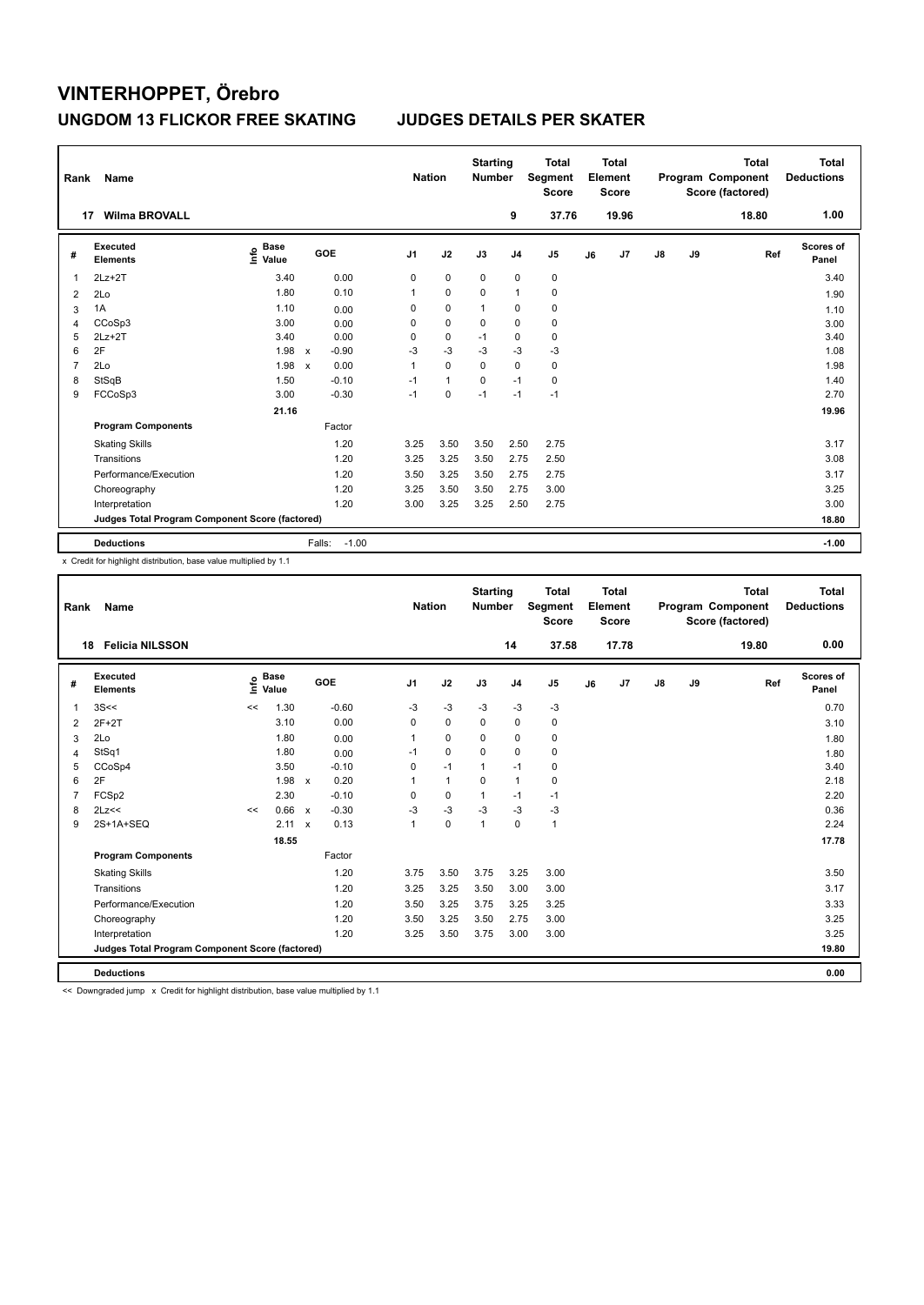| Rank | Name                                            |   |                                  |                           |            |                | <b>Nation</b> | <b>Starting</b><br><b>Number</b> |                | Total<br>Segment<br><b>Score</b> |    | <b>Total</b><br>Element<br>Score |               |    | <b>Total</b><br>Program Component<br>Score (factored) | Total<br><b>Deductions</b> |
|------|-------------------------------------------------|---|----------------------------------|---------------------------|------------|----------------|---------------|----------------------------------|----------------|----------------------------------|----|----------------------------------|---------------|----|-------------------------------------------------------|----------------------------|
|      | <b>Tilda SILVERBORN</b><br>19                   |   |                                  |                           |            |                |               |                                  | 18             | 36.97                            |    | 19.37                            |               |    | 17.60                                                 | 0.00                       |
| #    | <b>Executed</b><br><b>Elements</b>              |   | <b>Base</b><br>e Base<br>⊆ Value |                           | <b>GOE</b> | J <sub>1</sub> | J2            | J3                               | J <sub>4</sub> | J5                               | J6 | J7                               | $\mathsf{J}8$ | J9 | Ref                                                   | <b>Scores of</b><br>Panel  |
| 1    | $2Lz+2Lo$                                       |   | 3.90                             |                           | 0.00       | 0              | $\mathbf 0$   | 0                                | 0              | $\pmb{0}$                        |    |                                  |               |    |                                                       | 3.90                       |
| 2    | 2F                                              | e | 1.80                             |                           | $-0.30$    | $-1$           | $-1$          | $-2$                             | $-1$           | $\mathbf 0$                      |    |                                  |               |    |                                                       | 1.50                       |
| 3    | FCCoSp4                                         |   | 3.50                             |                           | 0.33       | 0              | 0             | $\mathbf{1}$                     | $\mathbf{1}$   | $\mathbf{1}$                     |    |                                  |               |    |                                                       | 3.83                       |
| 4    | 1A                                              |   | 1.10                             |                           | 0.00       | 0              | $\mathbf 0$   | $\mathbf 0$                      | $\mathbf 0$    | $\pmb{0}$                        |    |                                  |               |    |                                                       | 1.10                       |
| 5    | 1Lo                                             |   | 0.55                             | $\mathsf{x}$              | 0.00       | 0              | $\mathbf 0$   | $\Omega$                         | $\mathbf 0$    | $\mathbf 0$                      |    |                                  |               |    |                                                       | 0.55                       |
| 6    | 2Lz                                             |   | 2.31                             | $\boldsymbol{\mathsf{x}}$ | $-0.30$    | $-1$           | $-1$          | $-1$                             | $-1$           | $-1$                             |    |                                  |               |    |                                                       | 2.01                       |
| 7    | 2F                                              | e | 1.98                             | $\mathbf x$               | $-0.60$    | $-2$           | $-2$          | $-2$                             | $-2$           | $-1$                             |    |                                  |               |    |                                                       | 1.38                       |
| 8    | CCoSp3                                          |   | 3.00                             |                           | $-0.30$    | 0              | $-1$          | $-1$                             | $-1$           | $-1$                             |    |                                  |               |    |                                                       | 2.70                       |
| 9    | StSq2                                           |   | 2.60                             |                           | $-0.20$    | $-1$           | 0             | $-1$                             | $-1$           | 0                                |    |                                  |               |    |                                                       | 2.40                       |
|      |                                                 |   | 20.74                            |                           |            |                |               |                                  |                |                                  |    |                                  |               |    |                                                       | 19.37                      |
|      | <b>Program Components</b>                       |   |                                  |                           | Factor     |                |               |                                  |                |                                  |    |                                  |               |    |                                                       |                            |
|      | <b>Skating Skills</b>                           |   |                                  |                           | 1.20       | 2.75           | 3.50          | 3.50                             | 2.50           | 2.75                             |    |                                  |               |    |                                                       | 3.00                       |
|      | Transitions                                     |   |                                  |                           | 1.20       | 3.00           | 3.00          | 3.25                             | 2.50           | 2.75                             |    |                                  |               |    |                                                       | 2.92                       |
|      | Performance/Execution                           |   |                                  |                           | 1.20       | 3.00           | 3.25          | 3.00                             | 2.75           | 2.75                             |    |                                  |               |    |                                                       | 2.92                       |
|      | Choreography                                    |   |                                  |                           | 1.20       | 2.75           | 3.25          | 3.50                             | 2.75           | 3.00                             |    |                                  |               |    |                                                       | 3.00                       |
|      | Interpretation                                  |   |                                  |                           | 1.20       | 3.00           | 3.50          | 3.00                             | 2.25           | 2.50                             |    |                                  |               |    |                                                       | 2.83                       |
|      | Judges Total Program Component Score (factored) |   |                                  |                           |            |                |               |                                  |                |                                  |    |                                  |               |    |                                                       | 17.60                      |
|      | <b>Deductions</b>                               |   |                                  |                           |            |                |               |                                  |                |                                  |    |                                  |               |    |                                                       | 0.00                       |

x Credit for highlight distribution, base value multiplied by 1.1 e Jump take off with wrong edge

| Rank           | Name                                            |                                  |                           |         |                | <b>Nation</b> | <b>Starting</b><br><b>Number</b> |                | <b>Total</b><br>Segment<br><b>Score</b> |    | Total<br>Element<br><b>Score</b> |               |    | <b>Total</b><br>Program Component<br>Score (factored) | Total<br><b>Deductions</b> |
|----------------|-------------------------------------------------|----------------------------------|---------------------------|---------|----------------|---------------|----------------------------------|----------------|-----------------------------------------|----|----------------------------------|---------------|----|-------------------------------------------------------|----------------------------|
|                | Elina EKLÖF<br>20                               |                                  |                           |         |                |               |                                  | 1              | 36.79                                   |    | 19.59                            |               |    | 17.20                                                 | 0.00                       |
| #              | Executed<br><b>Elements</b>                     | <b>Base</b><br>e Base<br>⊆ Value | GOE                       |         | J <sub>1</sub> | J2            | J3                               | J <sub>4</sub> | J <sub>5</sub>                          | J6 | J7                               | $\mathsf{J}8$ | J9 | Ref                                                   | Scores of<br>Panel         |
| 1              | 2Lo                                             | 1.80                             |                           | 0.00    | 0              | $\mathbf 0$   | $\mathbf 0$                      | $\mathbf{1}$   | 0                                       |    |                                  |               |    |                                                       | 1.80                       |
| $\overline{2}$ | $2F+2T$                                         | 3.10                             |                           | 0.00    | 0              | 0             | 0                                | $\mathbf{1}$   | 0                                       |    |                                  |               |    |                                                       | 3.10                       |
| 3              | CCoSp3                                          | 3.00                             |                           | 0.00    | 0              | $\mathbf{1}$  | 0                                | 0              | 0                                       |    |                                  |               |    |                                                       | 3.00                       |
| 4              | 1A                                              | 1.10                             |                           | 0.00    | 0              | 0             | 0                                | 0              | $\mathbf 0$                             |    |                                  |               |    |                                                       | 1.10                       |
| 5              | StSq1                                           | 1.80                             |                           | $-0.20$ | $-1$           | $\mathbf 0$   | $-1$                             | $\mathbf 0$    | $-1$                                    |    |                                  |               |    |                                                       | 1.60                       |
| 6              | 2S                                              | 1.43                             | $\mathsf{x}$              | 0.07    | $\Omega$       | $\Omega$      | $\Omega$                         | $\mathbf{1}$   | $\mathbf{1}$                            |    |                                  |               |    |                                                       | 1.50                       |
| $\overline{7}$ | $2F+2T$                                         | 3.41                             | $\boldsymbol{\mathsf{x}}$ | 0.00    | $-1$           | $\pmb{0}$     | $\mathbf 0$                      | 0              | $\pmb{0}$                               |    |                                  |               |    |                                                       | 3.41                       |
| 8              | 2Lo                                             | 1.98                             | $\mathsf{x}$              | 0.00    | $\Omega$       | $\mathbf 0$   | $\Omega$                         | 0              | $-1$                                    |    |                                  |               |    |                                                       | 1.98                       |
| 9              | FCCoSp2                                         | 2.50                             |                           | $-0.40$ | $-2$           | $-2$          | $-1$                             | $-1$           | $-1$                                    |    |                                  |               |    |                                                       | 2.10                       |
|                |                                                 | 20.12                            |                           |         |                |               |                                  |                |                                         |    |                                  |               |    |                                                       | 19.59                      |
|                | <b>Program Components</b>                       |                                  |                           | Factor  |                |               |                                  |                |                                         |    |                                  |               |    |                                                       |                            |
|                | <b>Skating Skills</b>                           |                                  |                           | 1.20    | 3.00           | 3.25          | 3.50                             | 3.25           | 2.50                                    |    |                                  |               |    |                                                       | 3.17                       |
|                | Transitions                                     |                                  |                           | 1.20    | 3.00           | 2.75          | 3.25                             | 3.50           | 2.25                                    |    |                                  |               |    |                                                       | 3.00                       |
|                | Performance/Execution                           |                                  |                           | 1.20    | 2.75           | 2.75          | 3.25                             | 3.00           | 2.25                                    |    |                                  |               |    |                                                       | 2.83                       |
|                | Choreography                                    |                                  |                           | 1.20    | 2.75           | 2.75          | 3.50                             | 3.25           | 2.75                                    |    |                                  |               |    |                                                       | 2.92                       |
|                | Interpretation                                  |                                  |                           | 1.20    | 2.50           | 2.25          | 2.50                             | 2.75           | 2.25                                    |    |                                  |               |    |                                                       | 2.42                       |
|                | Judges Total Program Component Score (factored) |                                  |                           |         |                |               |                                  |                |                                         |    |                                  |               |    |                                                       | 17.20                      |
|                | <b>Deductions</b>                               |                                  |                           |         |                |               |                                  |                |                                         |    |                                  |               |    |                                                       | 0.00                       |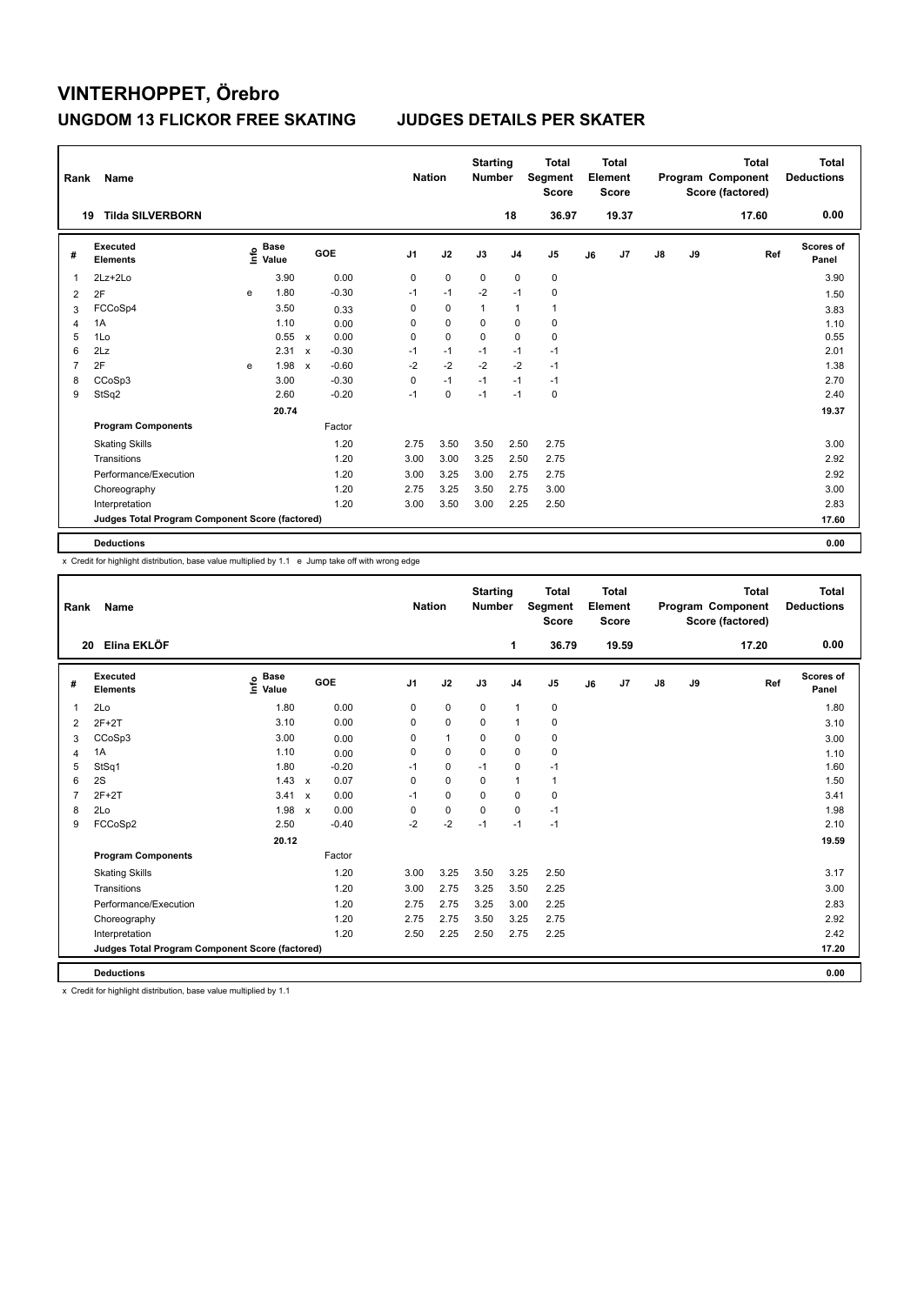| Rank | Name                                            |                                  |                           |         |                | <b>Nation</b> |             | <b>Starting</b><br><b>Number</b> |                | <b>Total</b><br>Segment<br><b>Score</b> |    | <b>Total</b><br>Element<br><b>Score</b> |               |    | <b>Total</b><br>Program Component<br>Score (factored) | <b>Total</b><br><b>Deductions</b> |
|------|-------------------------------------------------|----------------------------------|---------------------------|---------|----------------|---------------|-------------|----------------------------------|----------------|-----------------------------------------|----|-----------------------------------------|---------------|----|-------------------------------------------------------|-----------------------------------|
| 21   | <b>Felicia ISRAELSSON</b>                       |                                  |                           |         |                |               |             |                                  | 3              | 36.35                                   |    | 18.95                                   |               |    | 17.40                                                 | 0.00                              |
| #    | <b>Executed</b><br><b>Elements</b>              | <b>Base</b><br>e Base<br>⊆ Value |                           | GOE     | J <sub>1</sub> |               | J2          | J3                               | J <sub>4</sub> | J5                                      | J6 | J7                                      | $\mathsf{J}8$ | J9 | Ref                                                   | Scores of<br>Panel                |
| 1    | 2Lo                                             | 1.80                             |                           | 0.00    | 1              |               | $\mathbf 0$ | 0                                | 0              | 0                                       |    |                                         |               |    |                                                       | 1.80                              |
| 2    | 2F                                              | 1.80                             |                           | 0.00    | 0              |               | $\mathbf 0$ | $\Omega$                         | $\mathbf 0$    | $\mathbf 0$                             |    |                                         |               |    |                                                       | 1.80                              |
| 3    | 2Lz                                             | 2.10                             |                           | $-0.20$ | $-1$           |               | $-1$        | 0                                | $\mathbf 0$    | $-2$                                    |    |                                         |               |    |                                                       | 1.90                              |
| 4    | StSq1                                           | 1.80                             |                           | 0.00    | 0              |               | $\mathbf 0$ | $\mathbf 0$                      | $\mathbf 0$    | $\pmb{0}$                               |    |                                         |               |    |                                                       | 1.80                              |
| 5    | FCCoSp3                                         | 3.00                             |                           | 0.17    | 0              |               | $\mathbf 0$ | 1                                | $\overline{1}$ | $\mathbf 0$                             |    |                                         |               |    |                                                       | 3.17                              |
| 6    | $2S+2T<<$                                       | 1.87<br><<                       | $\mathsf{x}$              | $-0.40$ | $-2$           |               | $-3$        | $-2$                             | $-2$           | $-2$                                    |    |                                         |               |    |                                                       | 1.47                              |
| 7    | 1A                                              | 1.21                             | $\boldsymbol{\mathsf{x}}$ | $-0.40$ | $-2$           |               | $-3$        | $-2$                             | $-2$           | $-2$                                    |    |                                         |               |    |                                                       | 0.81                              |
| 8    | 2Lo+1Lo                                         | 2.53                             | $\mathbf x$               | 0.00    | 0              |               | $\mathbf 0$ | $\Omega$                         | $\mathbf 0$    | $\pmb{0}$                               |    |                                         |               |    |                                                       | 2.53                              |
| 9    | CCoSp4                                          | 3.50                             |                           | 0.17    | 0              |               | 1           | 1                                | $\mathbf 0$    | $\mathbf 0$                             |    |                                         |               |    |                                                       | 3.67                              |
|      |                                                 | 19.61                            |                           |         |                |               |             |                                  |                |                                         |    |                                         |               |    |                                                       | 18.95                             |
|      | <b>Program Components</b>                       |                                  |                           | Factor  |                |               |             |                                  |                |                                         |    |                                         |               |    |                                                       |                                   |
|      | <b>Skating Skills</b>                           |                                  |                           | 1.20    | 3.25           |               | 3.25        | 3.25                             | 3.25           | 3.00                                    |    |                                         |               |    |                                                       | 3.25                              |
|      | Transitions                                     |                                  |                           | 1.20    | 2.50           |               | 2.75        | 2.50                             | 2.50           | 2.50                                    |    |                                         |               |    |                                                       | 2.50                              |
|      | Performance/Execution                           |                                  |                           | 1.20    | 3.00           |               | 3.00        | 3.25                             | 3.25           | 2.50                                    |    |                                         |               |    |                                                       | 3.08                              |
|      | Choreography                                    |                                  |                           | 1.20    | 2.75           |               | 3.00        | 3.00                             | 2.75           | 2.75                                    |    |                                         |               |    |                                                       | 2.83                              |
|      | Interpretation                                  |                                  |                           | 1.20    | 3.00           |               | 2.75        | 3.00                             | 2.75           | 2.25                                    |    |                                         |               |    |                                                       | 2.83                              |
|      | Judges Total Program Component Score (factored) |                                  |                           |         |                |               |             |                                  |                |                                         |    |                                         |               |    |                                                       | 17.40                             |
|      | <b>Deductions</b>                               |                                  |                           |         |                |               |             |                                  |                |                                         |    |                                         |               |    |                                                       | 0.00                              |

<< Downgraded jump x Credit for highlight distribution, base value multiplied by 1.1

| Rank           | <b>Name</b>                                     |                                  |                                      | <b>Nation</b>  |             | <b>Starting</b><br><b>Number</b> |                | <b>Total</b><br>Segment<br><b>Score</b> |    | Total<br>Element<br><b>Score</b> |               |    | <b>Total</b><br>Program Component<br>Score (factored) | <b>Total</b><br><b>Deductions</b> |
|----------------|-------------------------------------------------|----------------------------------|--------------------------------------|----------------|-------------|----------------------------------|----------------|-----------------------------------------|----|----------------------------------|---------------|----|-------------------------------------------------------|-----------------------------------|
|                | Josefin AHLGREN-VENNKLEV<br>22                  |                                  |                                      |                |             |                                  | 11             | 35.58                                   |    | 19.88                            |               |    | 15.70                                                 | 0.00                              |
| #              | Executed<br><b>Elements</b>                     | <b>Base</b><br>e Base<br>⊆ Value | GOE                                  | J <sub>1</sub> | J2          | J3                               | J <sub>4</sub> | J <sub>5</sub>                          | J6 | J <sub>7</sub>                   | $\mathsf{J}8$ | J9 | Ref                                                   | Scores of<br>Panel                |
| $\overline{1}$ | 2F                                              | 1.80                             | 0.00                                 | 0              | $\mathbf 0$ | $\mathbf 0$                      | $\mathbf 0$    | 0                                       |    |                                  |               |    |                                                       | 1.80                              |
| 2              | 2Lz                                             | 2.10                             | $-0.10$                              | 0              | $-2$        | 0                                | 0              | $-1$                                    |    |                                  |               |    |                                                       | 2.00                              |
| 3              | 2S                                              | 1.30                             | 0.00                                 | 0              | $\mathbf 0$ | 0                                | $\mathbf 0$    | $\mathbf 0$                             |    |                                  |               |    |                                                       | 1.30                              |
| 4              | CCoSp4                                          | 3.50                             | $-0.20$                              | $-1$           | $-1$        | $-1$                             | $\mathbf 0$    | 1                                       |    |                                  |               |    |                                                       | 3.30                              |
| 5              | $1A+2Lo$                                        | 3.19                             | $-0.30$<br>$\boldsymbol{\mathsf{x}}$ | $-1$           | $-1$        | $-1$                             | $-1$           | $-1$                                    |    |                                  |               |    |                                                       | 2.89                              |
| 6              | 2F                                              | 1.98                             | $-0.30$<br>$\boldsymbol{\mathsf{x}}$ | $-1$           | $-2$        | $\Omega$                         | $-1$           | $-1$                                    |    |                                  |               |    |                                                       | 1.68                              |
| $\overline{7}$ | $2S+2Lo$                                        | 3.41                             | $-0.30$<br>$\boldsymbol{\mathsf{x}}$ | $-1$           | $\mathbf 0$ | $-1$                             | $-1$           | $-1$                                    |    |                                  |               |    |                                                       | 3.11                              |
| 8              | StSq1                                           | 1.80                             | $-0.30$                              | $-1$           | $\mathbf 0$ | $-1$                             | $-1$           | $-1$                                    |    |                                  |               |    |                                                       | 1.50                              |
| 9              | FCSSp3                                          | 2.60                             | $-0.30$                              | $-2$           | $-2$        | 0                                | $-1$           | $\mathbf 0$                             |    |                                  |               |    |                                                       | 2.30                              |
|                |                                                 | 21.68                            |                                      |                |             |                                  |                |                                         |    |                                  |               |    |                                                       | 19.88                             |
|                | <b>Program Components</b>                       |                                  | Factor                               |                |             |                                  |                |                                         |    |                                  |               |    |                                                       |                                   |
|                | <b>Skating Skills</b>                           |                                  | 1.20                                 | 3.00           | 2.50        | 3.25                             | 2.75           | 2.75                                    |    |                                  |               |    |                                                       | 2.83                              |
|                | Transitions                                     |                                  | 1.20                                 | 2.75           | 2.25        | 2.75                             | 2.50           | 2.50                                    |    |                                  |               |    |                                                       | 2.58                              |
|                | Performance/Execution                           |                                  | 1.20                                 | 3.00           | 2.50        | 3.00                             | 2.50           | 2.25                                    |    |                                  |               |    |                                                       | 2.67                              |
|                | Choreography                                    |                                  | 1.20                                 | 2.75           | 2.50        | 2.50                             | 2.25           | 2.50                                    |    |                                  |               |    |                                                       | 2.50                              |
|                | Interpretation                                  |                                  | 1.20                                 | 2.75           | 2.25        | 2.75                             | 2.50           | 2.25                                    |    |                                  |               |    |                                                       | 2.50                              |
|                | Judges Total Program Component Score (factored) |                                  |                                      |                |             |                                  |                |                                         |    |                                  |               |    |                                                       | 15.70                             |
|                | <b>Deductions</b>                               |                                  |                                      |                |             |                                  |                |                                         |    |                                  |               |    |                                                       | 0.00                              |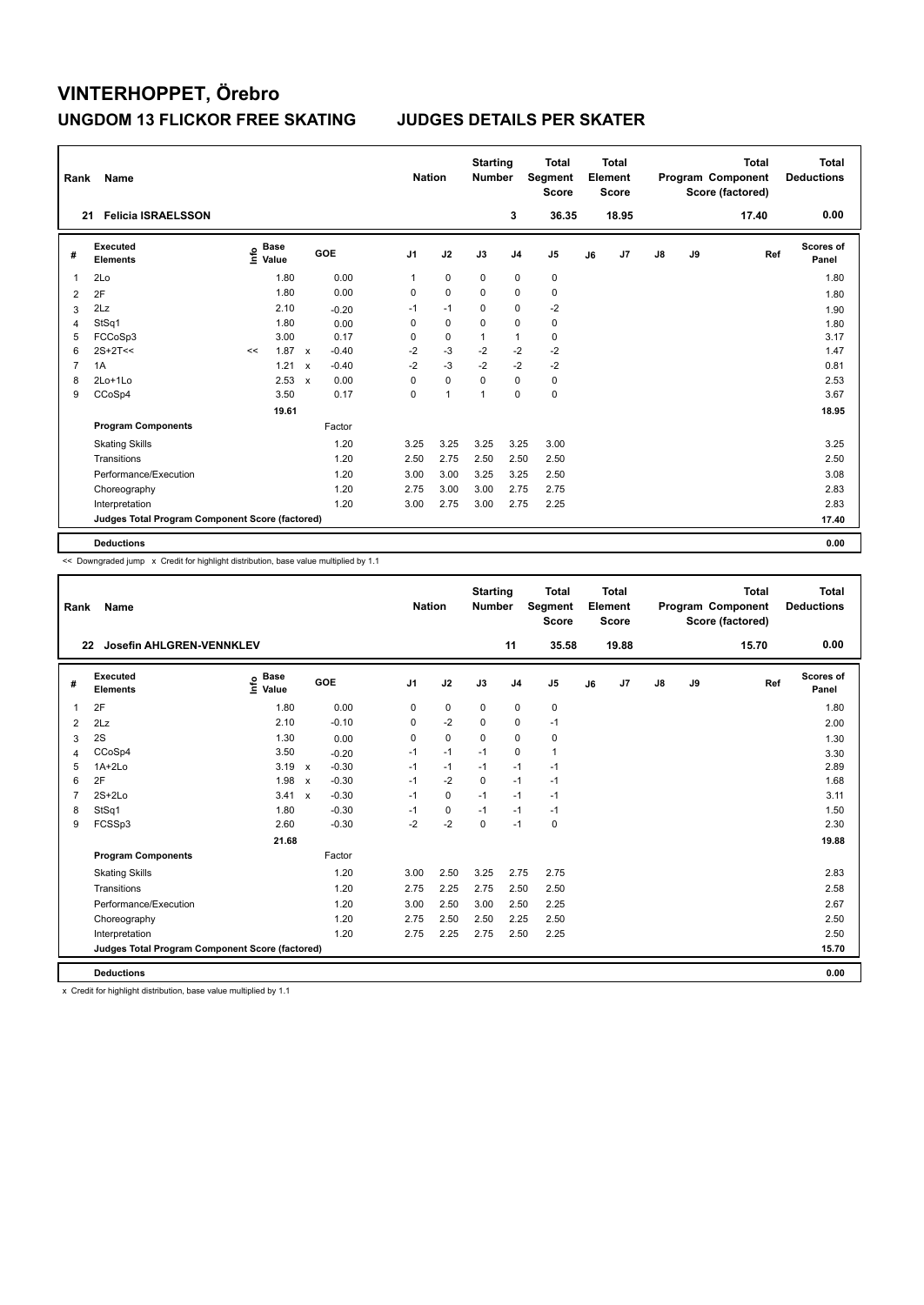| Rank           | Name                                            |                                  |                           |         | <b>Nation</b>  |             | <b>Starting</b><br><b>Number</b> |                | <b>Total</b><br>Segment<br><b>Score</b> |    | <b>Total</b><br>Element<br><b>Score</b> |               |    | <b>Total</b><br>Program Component<br>Score (factored) | Total<br><b>Deductions</b> |
|----------------|-------------------------------------------------|----------------------------------|---------------------------|---------|----------------|-------------|----------------------------------|----------------|-----------------------------------------|----|-----------------------------------------|---------------|----|-------------------------------------------------------|----------------------------|
|                | <b>Tina PROGOULAKIS</b><br>23                   |                                  |                           |         |                |             |                                  | 5              | 35.49                                   |    | 19.89 B                                 |               |    | 17.60                                                 | 2.00                       |
| #              | <b>Executed</b><br><b>Elements</b>              | <b>Base</b><br>e Base<br>⊆ Value |                           | GOE     | J <sub>1</sub> | J2          | J3                               | J <sub>4</sub> | J <sub>5</sub>                          | J6 | J <sub>7</sub>                          | $\mathsf{J}8$ | J9 | Ref                                                   | Scores of<br>Panel         |
| 1              | $2F+2T$                                         | 3.10                             |                           | 0.00    | 0              | $\mathbf 0$ | 0                                | $-1$           | 0                                       |    |                                         |               |    |                                                       | 3.10                       |
| 2              | 2A<                                             | 2.30<br>$\prec$                  |                           | $-1.50$ | $-3$           | $-3$        | $-3$                             | $-3$           | $-3$                                    |    |                                         |               |    |                                                       | 0.80                       |
| 3              | FSSp1                                           | 2.00                             |                           | $-0.30$ | $-1$           | $-2$        | $-1$                             | $-1$           | -1                                      |    |                                         |               |    |                                                       | 1.70                       |
| 4              | $2Lz+2Lo$                                       | 3.90                             |                           | $-0.90$ | -3             | $-3$        | -3                               | $-3$           | -3                                      |    |                                         |               |    |                                                       | 3.00                       |
| 5              | 2Lo                                             | 1.80                             |                           | $-0.30$ | 0              | $-1$        | $-2$                             | $-1$           | $-1$                                    |    |                                         |               |    |                                                       | 1.50                       |
| 6              | 2Lz                                             | 2.31                             | $\boldsymbol{\mathsf{x}}$ | 0.00    | 0              | $\mathbf 0$ | 0                                | $\mathbf 0$    | $-1$                                    |    |                                         |               |    |                                                       | 2.31                       |
| $\overline{7}$ | StSq1                                           | 1.80                             |                           | $-0.10$ | $-1$           | 0           | 0                                | $-1$           | 0                                       |    |                                         |               |    |                                                       | 1.70                       |
| 8              | 2F                                              | 1.98                             | $\mathbf x$               | 0.00    | 0              | $\mathbf 0$ | $\mathbf 0$                      | $\Omega$       | $\mathbf 0$                             |    |                                         |               |    |                                                       | 1.98                       |
| 9              | CCoSp1                                          | 2.00                             |                           | $-0.20$ | 0              | $\pmb{0}$   | $-1$                             | $-1$           | $-1$                                    |    |                                         |               |    |                                                       | 1.80                       |
|                |                                                 | 21.19                            |                           |         |                |             |                                  |                |                                         |    |                                         |               |    |                                                       | 19.89                      |
|                | <b>Program Components</b>                       |                                  |                           | Factor  |                |             |                                  |                |                                         |    |                                         |               |    |                                                       |                            |
|                | <b>Skating Skills</b>                           |                                  |                           | 1.20    | 3.00           | 3.00        | 3.00                             | 2.50           | 2.50                                    |    |                                         |               |    |                                                       | 2.83                       |
|                | Transitions                                     |                                  |                           | 1.20    | 2.75           | 2.75        | 3.00                             | 2.75           | 2.25                                    |    |                                         |               |    |                                                       | 2.75                       |
|                | Performance/Execution                           |                                  |                           | 1.20    | 3.25           | 3.50        | 3.25                             | 2.75           | 2.25                                    |    |                                         |               |    |                                                       | 3.08                       |
|                | Choreography                                    |                                  |                           | 1.20    | 3.00           | 3.00        | 3.25                             | 3.00           | 2.50                                    |    |                                         |               |    |                                                       | 3.00                       |
|                | Interpretation                                  |                                  |                           | 1.20    | 3.25           | 3.25        | 3.00                             | 2.75           | 2.25                                    |    |                                         |               |    |                                                       | 3.00                       |
|                | Judges Total Program Component Score (factored) |                                  |                           |         |                |             |                                  |                |                                         |    |                                         |               |    |                                                       | 17.60                      |
|                | <b>Deductions</b>                               |                                  | Falls:                    | $-2.00$ |                |             |                                  |                |                                         |    |                                         |               |    |                                                       | $-2.00$                    |

< Under-rotated jump x Credit for highlight distribution, base value multiplied by 1.1

| Rank           | Name                                            |   |                                  |                           |         |                | <b>Nation</b> | <b>Starting</b><br><b>Number</b> |                | <b>Total</b><br>Segment<br><b>Score</b> |    | Total<br>Element<br><b>Score</b> |               |    | <b>Total</b><br>Program Component<br>Score (factored) | <b>Total</b><br><b>Deductions</b> |
|----------------|-------------------------------------------------|---|----------------------------------|---------------------------|---------|----------------|---------------|----------------------------------|----------------|-----------------------------------------|----|----------------------------------|---------------|----|-------------------------------------------------------|-----------------------------------|
|                | <b>Linn LACKDAL</b><br>24                       |   |                                  |                           |         |                |               |                                  | 6              | 34.93                                   |    | 19.23                            |               |    | 15.70                                                 | 0.00                              |
| #              | Executed<br><b>Elements</b>                     |   | <b>Base</b><br>e Base<br>⊆ Value |                           | GOE     | J <sub>1</sub> | J2            | J3                               | J <sub>4</sub> | J <sub>5</sub>                          | J6 | J7                               | $\mathsf{J}8$ | J9 | Ref                                                   | Scores of<br>Panel                |
| 1              | 2Lo                                             |   | 1.80                             |                           | 0.00    | 0              | $\mathbf 0$   | $\mathbf 0$                      | $\mathbf{1}$   | $\pmb{0}$                               |    |                                  |               |    |                                                       | 1.80                              |
| 2              | $2F+2T$                                         |   | 3.10                             |                           | $-0.20$ | $-1$           | 0             | $-1$                             | 0              | $-1$                                    |    |                                  |               |    |                                                       | 2.90                              |
| 3              | 2Lz                                             | e | 2.10                             |                           | $-0.60$ | $-2$           | $-2$          | $-2$                             | $-2$           | $-1$                                    |    |                                  |               |    |                                                       | 1.50                              |
| $\overline{4}$ | FCCoSp1                                         |   | 2.00                             |                           | 0.00    | $\Omega$       | $\mathbf 0$   | $\Omega$                         | $-1$           | $\mathbf 0$                             |    |                                  |               |    |                                                       | 2.00                              |
| 5              | 2F                                              |   | 1.98                             | $\boldsymbol{\mathsf{x}}$ | 0.00    | 0              | $\mathbf 0$   | 0                                | $\mathbf 0$    | 0                                       |    |                                  |               |    |                                                       | 1.98                              |
| 6              | CCoSp3                                          |   | 3.00                             |                           | $-0.20$ | 0              | $\mathbf 0$   | $-1$                             | $-1$           | $-1$                                    |    |                                  |               |    |                                                       | 2.80                              |
| 7              | $2Lz+2T$                                        | e | 3.74                             | $\mathsf{x}$              | $-0.60$ | $-2$           | $-2$          | $-2$                             | $-2$           | $-2$                                    |    |                                  |               |    |                                                       | 3.14                              |
| 8              | StSq2                                           |   | 2.60                             |                           | $-0.50$ | $-2$           | $-1$          | $-2$                             | $-2$           | $-1$                                    |    |                                  |               |    |                                                       | 2.10                              |
| 9              | 1A                                              |   | 1.21                             | $\boldsymbol{\mathsf{x}}$ | $-0.20$ | $-1$           | $-1$          | $-1$                             | $-1$           | $-2$                                    |    |                                  |               |    |                                                       | 1.01                              |
|                |                                                 |   | 21.53                            |                           |         |                |               |                                  |                |                                         |    |                                  |               |    |                                                       | 19.23                             |
|                | <b>Program Components</b>                       |   |                                  |                           | Factor  |                |               |                                  |                |                                         |    |                                  |               |    |                                                       |                                   |
|                | <b>Skating Skills</b>                           |   |                                  |                           | 1.20    | 2.75           | 2.75          | 3.00                             | 2.50           | 2.75                                    |    |                                  |               |    |                                                       | 2.75                              |
|                | Transitions                                     |   |                                  |                           | 1.20    | 2.50           | 2.75          | 2.75                             | 2.50           | 2.50                                    |    |                                  |               |    |                                                       | 2.58                              |
|                | Performance/Execution                           |   |                                  |                           | 1.20    | 2.75           | 2.50          | 2.50                             | 2.75           | 2.75                                    |    |                                  |               |    |                                                       | 2.67                              |
|                | Choreography                                    |   |                                  |                           | 1.20    | 2.75           | 2.75          | 2.50                             | 2.75           | 2.50                                    |    |                                  |               |    |                                                       | 2.67                              |
|                | Interpretation                                  |   |                                  |                           | 1.20    | 2.50           | 2.25          | 2.25                             | 2.50           | 2.50                                    |    |                                  |               |    |                                                       | 2.42                              |
|                | Judges Total Program Component Score (factored) |   |                                  |                           |         |                |               |                                  |                |                                         |    |                                  |               |    |                                                       | 15.70                             |
|                | <b>Deductions</b>                               |   |                                  |                           |         |                |               |                                  |                |                                         |    |                                  |               |    |                                                       | 0.00                              |
|                |                                                 |   |                                  |                           |         |                |               |                                  |                |                                         |    |                                  |               |    |                                                       |                                   |

x Credit for highlight distribution, base value multiplied by 1.1 e Jump take off with wrong edge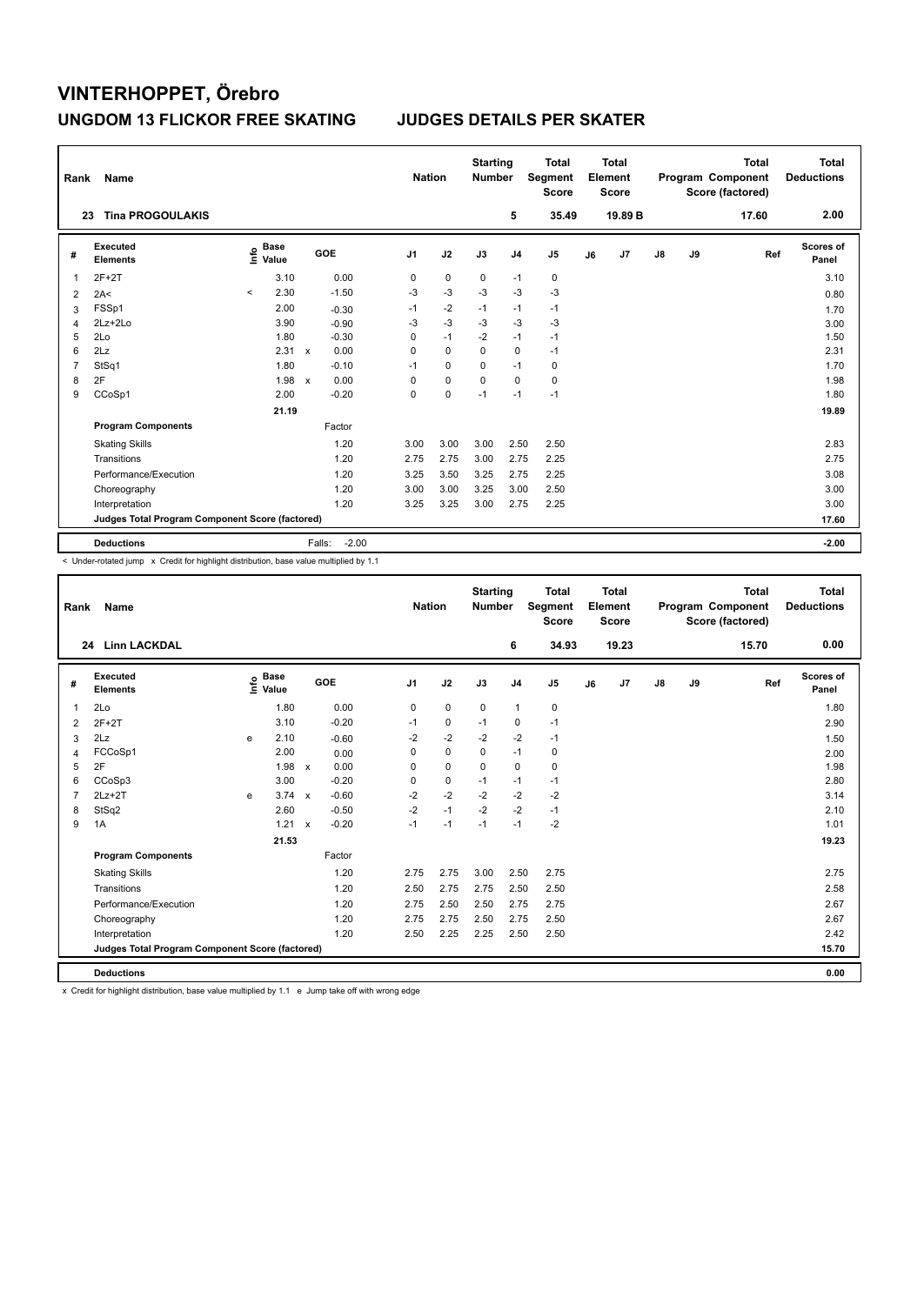| Rank | Name                                            |                                  |                           |         | <b>Nation</b>  |              | <b>Starting</b><br><b>Number</b> |                | <b>Total</b><br>Segment<br><b>Score</b> |    | <b>Total</b><br>Element<br><b>Score</b> |               |    | <b>Total</b><br>Program Component<br>Score (factored) | <b>Total</b><br><b>Deductions</b> |
|------|-------------------------------------------------|----------------------------------|---------------------------|---------|----------------|--------------|----------------------------------|----------------|-----------------------------------------|----|-----------------------------------------|---------------|----|-------------------------------------------------------|-----------------------------------|
|      | <b>Leiha BENGTSSON</b><br>25                    |                                  |                           |         |                |              |                                  | 10             | 34.82                                   |    | 18.02                                   |               |    | 16.80                                                 | 0.00                              |
| #    | Executed<br><b>Elements</b>                     | <b>Base</b><br>e Base<br>⊆ Value |                           | GOE     | J <sub>1</sub> | J2           | J3                               | J <sub>4</sub> | J <sub>5</sub>                          | J6 | J7                                      | $\mathsf{J}8$ | J9 | Ref                                                   | <b>Scores of</b><br>Panel         |
| 1    | 2F                                              | 1.80                             |                           | 0.00    | 0              | $\mathbf 0$  | $\mathbf 0$                      | $\mathbf 0$    | $\pmb{0}$                               |    |                                         |               |    |                                                       | 1.80                              |
| 2    | CCoSp4                                          | 3.50                             |                           | $-0.20$ | 0              | $-1$         | $-1$                             | $-2$           | $\pmb{0}$                               |    |                                         |               |    |                                                       | 3.30                              |
| 3    | $2S+1T$                                         | 1.70                             |                           | $-0.20$ | $-1$           | $-1$         | $-1$                             | $-1$           | $-1$                                    |    |                                         |               |    |                                                       | 1.50                              |
| 4    | $1A+2T$                                         | 2.40                             |                           | 0.00    | 0              | $\mathbf 0$  | 0                                | $\mathbf 0$    | 0                                       |    |                                         |               |    |                                                       | 2.40                              |
| 5    | FCCoSp3                                         | 3.00                             |                           | $-0.30$ | $-1$           | $-1$         | 0                                | $-1$           | $-1$                                    |    |                                         |               |    |                                                       | 2.70                              |
| 6    | 2Lo                                             | 1.98                             | $\mathsf{x}$              | $-0.90$ | $-2$           | $-3$         | $-3$                             | $-3$           | $-3$                                    |    |                                         |               |    |                                                       | 1.08                              |
| 7    | StSq1                                           | 1.80                             |                           | $-0.10$ | $-1$           | 0            | 0                                | $-1$           | 0                                       |    |                                         |               |    |                                                       | 1.70                              |
| 8    | 2S                                              | 1.43                             | $\boldsymbol{\mathsf{x}}$ | 0.13    | 0              | $\mathbf{1}$ | 1                                | $\overline{1}$ | $\pmb{0}$                               |    |                                         |               |    |                                                       | 1.56                              |
| 9    | 2Lo                                             | 1.98                             | $\boldsymbol{\mathsf{x}}$ | 0.00    | 0              | 0            | 0                                | 0              | $-1$                                    |    |                                         |               |    |                                                       | 1.98                              |
|      |                                                 | 19.59                            |                           |         |                |              |                                  |                |                                         |    |                                         |               |    |                                                       | 18.02                             |
|      | <b>Program Components</b>                       |                                  |                           | Factor  |                |              |                                  |                |                                         |    |                                         |               |    |                                                       |                                   |
|      | <b>Skating Skills</b>                           |                                  |                           | 1.20    | 2.75           | 2.75         | 3.00                             | 2.75           | 2.25                                    |    |                                         |               |    |                                                       | 2.75                              |
|      | Transitions                                     |                                  |                           | 1.20    | 2.75           | 2.75         | 3.25                             | 2.50           | 2.25                                    |    |                                         |               |    |                                                       | 2.67                              |
|      | Performance/Execution                           |                                  |                           | 1.20    | 3.00           | 3.00         | 2.75                             | 2.50           | 2.50                                    |    |                                         |               |    |                                                       | 2.75                              |
|      | Choreography                                    |                                  |                           | 1.20    | 3.00           | 3.00         | 2.75                             | 2.75           | 3.00                                    |    |                                         |               |    |                                                       | 2.92                              |
|      | Interpretation                                  |                                  |                           | 1.20    | 2.75           | 3.50         | 3.00                             | 2.50           | 3.00                                    |    |                                         |               |    |                                                       | 2.92                              |
|      | Judges Total Program Component Score (factored) |                                  |                           |         |                |              |                                  |                |                                         |    |                                         |               |    |                                                       | 16.80                             |
|      | <b>Deductions</b>                               |                                  |                           |         |                |              |                                  |                |                                         |    |                                         |               |    |                                                       | 0.00                              |

x Credit for highlight distribution, base value multiplied by 1.1

| Rank           | Name                                            |   |                                  |                           |         | <b>Nation</b>  |                | <b>Starting</b><br><b>Number</b> |                | <b>Total</b><br>Segment<br><b>Score</b> |    | <b>Total</b><br>Element<br>Score |    |    | <b>Total</b><br>Program Component<br>Score (factored) | Total<br><b>Deductions</b> |
|----------------|-------------------------------------------------|---|----------------------------------|---------------------------|---------|----------------|----------------|----------------------------------|----------------|-----------------------------------------|----|----------------------------------|----|----|-------------------------------------------------------|----------------------------|
| 26             | <b>Miranda ANDERSSON</b>                        |   |                                  |                           |         |                |                |                                  | $\mathbf{2}$   | 33.96                                   |    | 17.76                            |    |    | 17.20                                                 | 1.00                       |
| #              | Executed<br><b>Elements</b>                     |   | <b>Base</b><br>e Base<br>⊆ Value |                           | GOE     | J <sub>1</sub> | J2             | J3                               | J <sub>4</sub> | J <sub>5</sub>                          | J6 | J7                               | J8 | J9 | Ref                                                   | Scores of<br>Panel         |
| 1              | 2Lz                                             |   | 2.10                             |                           | 0.20    | 1              | $\overline{1}$ | $\mathbf 0$                      | $\mathbf{1}$   | $\mathbf 0$                             |    |                                  |    |    |                                                       | 2.30                       |
| 2              | $2F+2T$                                         |   | 3.10                             |                           | $-0.90$ | $-3$           | $-3$           | $-3$                             | $-3$           | $-3$                                    |    |                                  |    |    |                                                       | 2.20                       |
| 3              | 1A                                              |   | 1.10                             |                           | 0.00    | 0              | $\mathbf 0$    | $\Omega$                         | $\mathbf 0$    | 0                                       |    |                                  |    |    |                                                       | 1.10                       |
| 4              | FCSp1                                           |   | 1.90                             |                           | $-0.10$ | 0              | $-1$           | $\Omega$                         | $\mathbf 0$    | $-1$                                    |    |                                  |    |    |                                                       | 1.80                       |
| 5              | StSqB                                           |   | 1.50                             |                           | $-0.40$ | $-2$           | $-1$           | $-1$                             | $-1$           | $-2$                                    |    |                                  |    |    |                                                       | 1.10                       |
| 6              | 2Lo                                             |   | 1.98                             | $\boldsymbol{\mathsf{x}}$ | 0.00    | 1              | $\Omega$       | $\Omega$                         | 0              | 0                                       |    |                                  |    |    |                                                       | 1.98                       |
| $\overline{7}$ | $2F+2T<$                                        | e | 2.97                             | $\boldsymbol{\mathsf{x}}$ | $-0.60$ | $-1$           | $-2$           | $-2$                             | $-2$           | $-2$                                    |    |                                  |    |    |                                                       | 2.37                       |
| 8              | 2Lz                                             |   | 2.31                             | $\boldsymbol{\mathsf{x}}$ | $-0.90$ | $-3$           | $-3$           | $-3$                             | $-3$           | $-3$                                    |    |                                  |    |    |                                                       | 1.41                       |
| 9              | CCoSp4                                          |   | 3.50                             |                           | 0.00    | 0              | $\mathbf 0$    | 0                                | 0              | 0                                       |    |                                  |    |    |                                                       | 3.50                       |
|                |                                                 |   | 20.46                            |                           |         |                |                |                                  |                |                                         |    |                                  |    |    |                                                       | 17.76                      |
|                | <b>Program Components</b>                       |   |                                  |                           | Factor  |                |                |                                  |                |                                         |    |                                  |    |    |                                                       |                            |
|                | <b>Skating Skills</b>                           |   |                                  |                           | 1.20    | 3.25           | 2.75           | 3.25                             | 3.00           | 2.50                                    |    |                                  |    |    |                                                       | 3.00                       |
|                | Transitions                                     |   |                                  |                           | 1.20    | 2.75           | 2.00           | 3.25                             | 2.75           | 2.50                                    |    |                                  |    |    |                                                       | 2.67                       |
|                | Performance/Execution                           |   |                                  |                           | 1.20    | 3.25           | 2.25           | 3.00                             | 3.25           | 2.25                                    |    |                                  |    |    |                                                       | 2.83                       |
|                | Choreography                                    |   |                                  |                           | 1.20    | 3.00           | 2.25           | 3.00                             | 3.00           | 2.75                                    |    |                                  |    |    |                                                       | 2.92                       |
|                | Interpretation                                  |   |                                  |                           | 1.20    | 3.00           | 2.00           | 3.25                             | 3.00           | 2.75                                    |    |                                  |    |    |                                                       | 2.92                       |
|                | Judges Total Program Component Score (factored) |   |                                  |                           |         |                |                |                                  |                |                                         |    |                                  |    |    |                                                       | 17.20                      |
|                | <b>Deductions</b>                               |   |                                  | Falls:                    | $-1.00$ |                |                |                                  |                |                                         |    |                                  |    |    |                                                       | $-1.00$                    |

< Under-rotated jump x Credit for highlight distribution, base value multiplied by 1.1 e Jump take off with wrong edge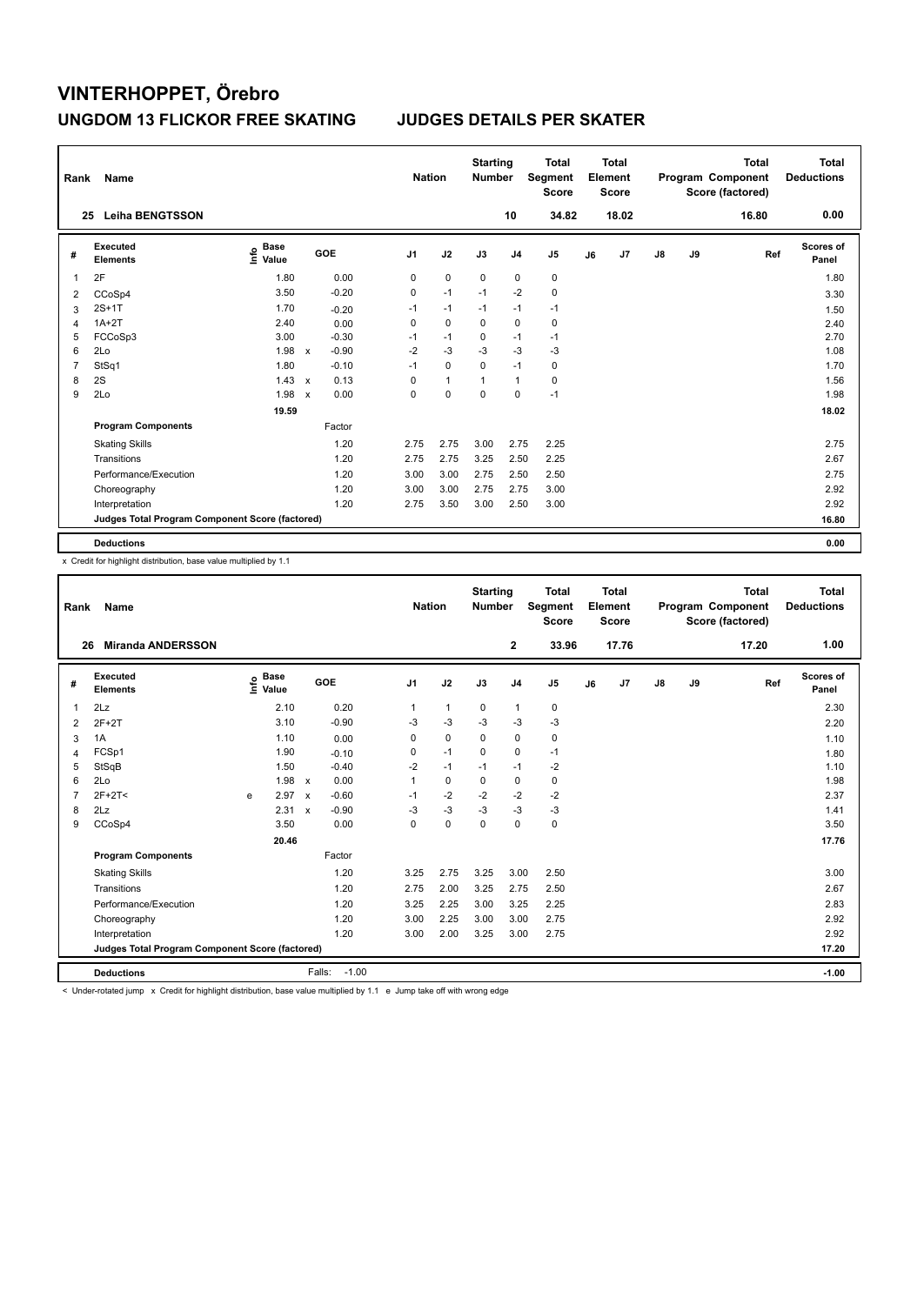| Rank           | Name                                            |                                  |                           |         | <b>Nation</b>  |             | <b>Starting</b><br><b>Number</b> |                | <b>Total</b><br>Segment<br><b>Score</b> |    | <b>Total</b><br>Element<br><b>Score</b> |               |    | <b>Total</b><br>Program Component<br>Score (factored) | <b>Total</b><br><b>Deductions</b> |
|----------------|-------------------------------------------------|----------------------------------|---------------------------|---------|----------------|-------------|----------------------------------|----------------|-----------------------------------------|----|-----------------------------------------|---------------|----|-------------------------------------------------------|-----------------------------------|
|                | Nathalie ÅKERSTRÖM<br>27                        |                                  |                           |         |                |             |                                  | 13             | 33.63                                   |    | 16.63                                   |               |    | 17.00                                                 | 0.00                              |
| #              | Executed<br><b>Elements</b>                     | <b>Base</b><br>۴٥<br>Value       |                           | GOE     | J <sub>1</sub> | J2          | J3                               | J <sub>4</sub> | J <sub>5</sub>                          | J6 | J7                                      | $\mathsf{J}8$ | J9 | Ref                                                   | <b>Scores of</b><br>Panel         |
| 1              | 2Lz<                                            | 1.50<br>$\overline{\phantom{a}}$ |                           | $-0.50$ | $-1$           | $-2$        | $-2$                             | $-1$           | $-2$                                    |    |                                         |               |    |                                                       | 1.00                              |
| 2              | $2Lo+2T$                                        | 3.10                             |                           | $-0.30$ | $-1$           | $-1$        | $-1$                             | $-1$           | $-1$                                    |    |                                         |               |    |                                                       | 2.80                              |
| 3              | CCoSp2                                          | 2.50                             |                           | 0.00    | 0              | 0           | $-1$                             | 0              | 0                                       |    |                                         |               |    |                                                       | 2.50                              |
| 4              | StSqB                                           | 1.50                             |                           | $-0.20$ | $-1$           | $-1$        | $-2$                             | 0              | 0                                       |    |                                         |               |    |                                                       | 1.30                              |
| 5              | 2F                                              | 1.98                             | $\mathsf{x}$              | 0.00    | 0              | 0           | 0                                | 0              | 0                                       |    |                                         |               |    |                                                       | 1.98                              |
| 6              | $2S+2T$                                         | 2.86                             | $\boldsymbol{\mathsf{x}}$ | 0.00    | 0              | $\mathbf 0$ | 0                                | $\pmb{0}$      | 0                                       |    |                                         |               |    |                                                       | 2.86                              |
| $\overline{7}$ | 2Lo                                             | 1.98                             | $\boldsymbol{\mathsf{x}}$ | $-0.90$ | $-3$           | $-3$        | $-2$                             | $-3$           | -3                                      |    |                                         |               |    |                                                       | 1.08                              |
| 8              | 1A                                              | 1.21                             | $\boldsymbol{\mathsf{x}}$ | 0.00    | 0              | $\mathbf 0$ | 0                                | $\mathbf 0$    | $\pmb{0}$                               |    |                                         |               |    |                                                       | 1.21                              |
| 9              | FCCoSp1                                         | 2.00                             |                           | $-0.10$ | $-1$           | $-1$        | 0                                | 0              | $\mathbf 0$                             |    |                                         |               |    |                                                       | 1.90                              |
|                |                                                 | 18.63                            |                           |         |                |             |                                  |                |                                         |    |                                         |               |    |                                                       | 16.63                             |
|                | <b>Program Components</b>                       |                                  |                           | Factor  |                |             |                                  |                |                                         |    |                                         |               |    |                                                       |                                   |
|                | <b>Skating Skills</b>                           |                                  |                           | 1.20    | 3.25           | 2.75        | 2.50                             | 3.25           | 2.75                                    |    |                                         |               |    |                                                       | 2.92                              |
|                | Transitions                                     |                                  |                           | 1.20    | 3.25           | 2.50        | 2.50                             | 3.00           | 2.50                                    |    |                                         |               |    |                                                       | 2.67                              |
|                | Performance/Execution                           |                                  |                           | 1.20    | 3.25           | 3.00        | 2.25                             | 3.25           | 3.00                                    |    |                                         |               |    |                                                       | 3.08                              |
|                | Choreography                                    |                                  |                           | 1.20    | 3.50           | 2.75        | 2.25                             | 2.75           | 3.00                                    |    |                                         |               |    |                                                       | 2.83                              |
|                | Interpretation                                  |                                  |                           | 1.20    | 3.00           | 2.75        | 2.25                             | 2.75           | 2.50                                    |    |                                         |               |    |                                                       | 2.67                              |
|                | Judges Total Program Component Score (factored) |                                  |                           |         |                |             |                                  |                |                                         |    |                                         |               |    |                                                       | 17.00                             |
|                | <b>Deductions</b>                               |                                  |                           |         |                |             |                                  |                |                                         |    |                                         |               |    |                                                       | 0.00                              |

-<br>< Under-rotated jump x Credit for highlight distribution, base value multiplied by 1.1

| Rank                            | Name                                            |                                  |                           |         | <b>Nation</b>  |             | <b>Starting</b><br><b>Number</b> |                | <b>Total</b><br>Segment<br><b>Score</b> |    | Total<br>Element<br><b>Score</b> |               |    | <b>Total</b><br>Program Component<br>Score (factored) | Total<br><b>Deductions</b> |
|---------------------------------|-------------------------------------------------|----------------------------------|---------------------------|---------|----------------|-------------|----------------------------------|----------------|-----------------------------------------|----|----------------------------------|---------------|----|-------------------------------------------------------|----------------------------|
| Evelina KAJANNE-KÄLLSTRÖM<br>28 |                                                 |                                  |                           |         |                |             |                                  | 7              | 30.75                                   |    | 16.55                            |               |    | 17.20                                                 | 3.00                       |
| #                               | Executed<br>Elements                            | <b>Base</b><br>e Base<br>⊆ Value | GOE                       |         | J <sub>1</sub> | J2          | J3                               | J <sub>4</sub> | J <sub>5</sub>                          | J6 | J7                               | $\mathsf{J}8$ | J9 | Ref                                                   | Scores of<br>Panel         |
| 1                               | 2S                                              | 1.30                             |                           | $-0.60$ | $-3$           | $-3$        | $-3$                             | $-3$           | $-3$                                    |    |                                  |               |    |                                                       | 0.70                       |
| $\overline{2}$                  | 2Lz                                             | 2.10                             |                           | $-0.20$ | $\Omega$       | $-1$        | $\mathbf 0$                      | $-1$           | $-2$                                    |    |                                  |               |    |                                                       | 1.90                       |
| 3                               | 2Lo                                             | 1.80                             |                           | 0.00    | 0              | $\mathbf 0$ | 0                                | 0              | 0                                       |    |                                  |               |    |                                                       | 1.80                       |
| 4                               | FCCoSp3                                         | 3.00                             |                           | 0.00    | $\Omega$       | $\mathbf 0$ | $-1$                             | 0              | $\mathbf 0$                             |    |                                  |               |    |                                                       | 3.00                       |
| 5                               | 2Lo                                             | 1.98                             | $\mathsf{x}$              | 0.00    | 0              | $\mathbf 0$ | 0                                | 0              | $\mathbf 0$                             |    |                                  |               |    |                                                       | 1.98                       |
| 6                               | $1A+1A+SEO$                                     | 1.94                             | $\boldsymbol{\mathsf{x}}$ | 0.00    | $-1$           | $\Omega$    | $\Omega$                         | $\Omega$       | 0                                       |    |                                  |               |    |                                                       | 1.94                       |
| $\overline{7}$                  | StSq2                                           | 2.60                             |                           | $-0.10$ | $-1$           | $\mathbf 0$ | $-1$                             | 0              | $\mathbf 0$                             |    |                                  |               |    |                                                       | 2.50                       |
| 8                               | 2S                                              | 1.43                             | $\mathbf{x}$              | $-0.60$ | $-3$           | $-3$        | $-3$                             | $-3$           | $-3$                                    |    |                                  |               |    |                                                       | 0.83                       |
| 9                               | CCoSp1                                          | 2.00                             |                           | $-0.10$ | $-1$           | $\mathbf 0$ | $-2$                             | 0              | $\pmb{0}$                               |    |                                  |               |    |                                                       | 1.90                       |
|                                 |                                                 | 18.15                            |                           |         |                |             |                                  |                |                                         |    |                                  |               |    |                                                       | 16.55                      |
|                                 | <b>Program Components</b>                       |                                  |                           | Factor  |                |             |                                  |                |                                         |    |                                  |               |    |                                                       |                            |
|                                 | <b>Skating Skills</b>                           |                                  |                           | 1.20    | 3.00           | 3.25        | 2.75                             | 3.00           | 2.25                                    |    |                                  |               |    |                                                       | 2.92                       |
|                                 | Transitions                                     |                                  |                           | 1.20    | 2.75           | 2.75        | 2.25                             | 3.00           | 2.00                                    |    |                                  |               |    |                                                       | 2.58                       |
|                                 | Performance/Execution                           |                                  |                           | 1.20    | 3.25           | 3.00        | 2.75                             | 3.25           | 2.50                                    |    |                                  |               |    |                                                       | 3.00                       |
|                                 | Choreography                                    |                                  |                           | 1.20    | 3.25           | 3.25        | 2.50                             | 3.25           | 2.50                                    |    |                                  |               |    |                                                       | 3.00                       |
|                                 | Interpretation                                  |                                  |                           | 1.20    | 3.25           | 3.00        | 2.50                             | 3.00           | 2.50                                    |    |                                  |               |    |                                                       | 2.83                       |
|                                 | Judges Total Program Component Score (factored) |                                  |                           |         |                |             |                                  |                |                                         |    |                                  |               |    |                                                       | 17.20                      |
|                                 | <b>Deductions</b>                               | Time violation:                  |                           | $-1.00$ |                |             |                                  |                | $-2.00$<br>Falls:                       |    |                                  |               |    |                                                       | $-3.00$                    |